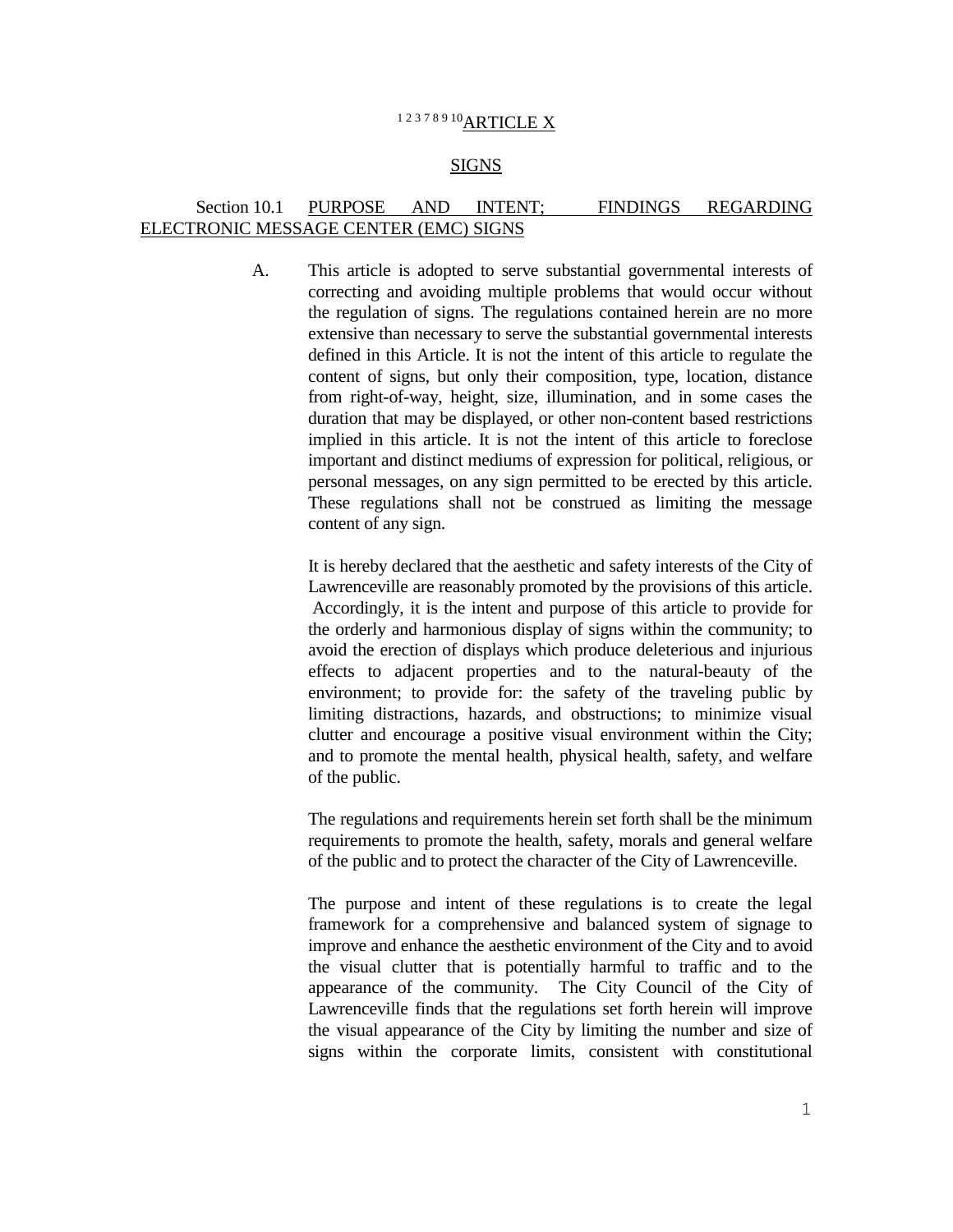guarantees, while continuing to provide an effective means of communication.

- B. Unless restricted as required by this ordinance Electronic Message Center (EMC) signs, which allow operators to change content from remote locations in a matter of seconds, have been shown to create possible threats to public safety. Such signs are erected for the purpose of trying to hold the attention of motorists by changing messages and pictures for short durations using a series of bright, colorful images produced mainly via LED (light emitting diode) technologies. Brightly lit signs that change messages every few seconds compel motorists to notice them, and they lure the attention of motorists away from what is happening on the road and onto the sign. Such signs pose public safety threats because if they attract a motorist's attention, the motorist will look at the sign and not the road. Electronic Message Center (EMC) signs are also a threat to public safety because of their brightness, making them visible from great distances. Due to their nature of brightness and changing displays, Electronic Message Center (EMC) signs are more distracting than signs which do not vary the message. Some such signs could, if unregulated, have the appearance of large, plasmascreen televisions. An electronic LED display contains brightly-lit text and graphics which can be seen from hundreds of feet away, drawing the attention of everyone within view. Unless otherwise regulated, such displays can be extremely bright since they are designed to be visible in bright sunlight and at night. Furthermore, the human eye is drawn to them far more strongly than to traditional illuminated signs. Such electronic LED displays can be seen from as far away as six-tenths of a mile, making them distracting. It takes a minimum of six seconds to comprehend the message on an electronic sign, which is three times the safe period for driver distraction. For these reasons, it is the intent of the City Council to regulate Electronic Message Center (EMC) signs. The City Council relies on the following studies and findings, among others, as empirical and professional justification for imposing this regulation:
	- 1. Federal Highway Administration (FHWA). September 11, 2001. *Research Review of Potential Safety Effects of Electronic Billboards on Driver Attention and Distraction.*
	- 2. University of North Carolina Highway Safety Research Center. May 2001. *The Role of Driver Distraction in Traffic Crashes.*
	- 3. University of North Carolina Highway Safety Research Center. May 2003. *Distractions in Everyday Driving.*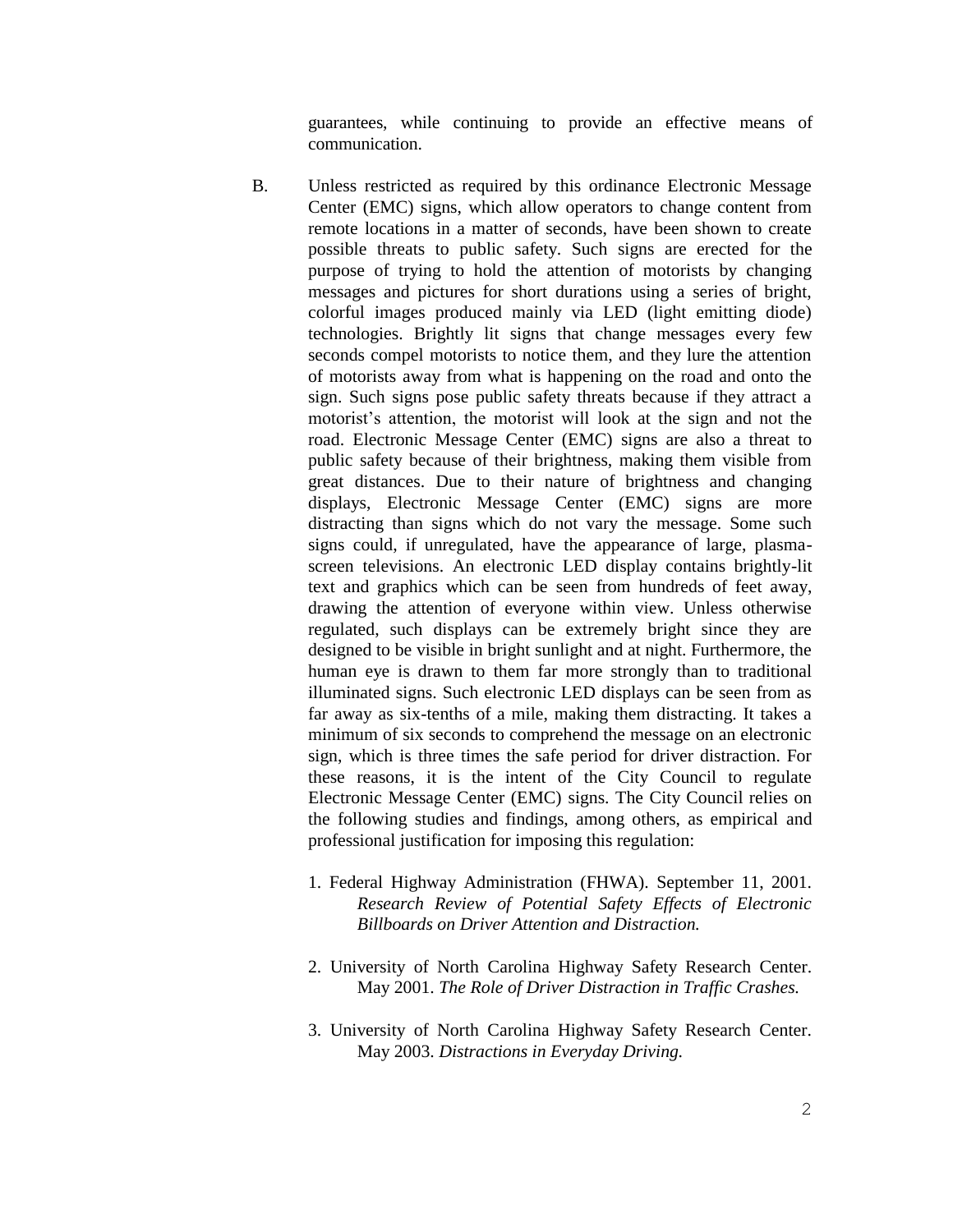- 4. Pettit, M., Burnett, G., Stevens, A. 2005. "Defining Driver Distraction." Paper presented at World Congress on Intelligent Transport Systems, San Francisco, November 2005.
- 5. Wallace, B. 2003. "Driver Distraction by Advertising: Genuine Risk or Urban Myth?" Proceedings of the Institution of Civil Engineers. *Municipal Engineer* 156 September 2003 Issue ME3, Pages 185-190.
- 6. Scenic America. "Billboards in the Digital Age: Unsafe (and Unsightly) at any Speed. *Scenic America Issue Alert 2 Electronic Signs.*

A Wisconsin Department of Transportation study examined crash rates on I-94 East and West adjacent to the Milwaukee County stadium, after a variable message sign that showed sports scores and ads had been installed and concluded that "it is obvious that the variable message sign has had an effect on traffic, most notably in the increase of the side swipe crash rate." An analysis of the 100-Car Naturalistic Driving Study, conducted by the National Highway Traffic Safety Administration, released in 2006, showed that taking one's eyes off the road for more than two seconds for any reason not directly related to driving (such as checking the rearview mirror) "significantly increased individual near-crash/crash risk." A 1998 FHWA memo noted that digital signs raise "significant highway safety questions because of the potential to be extremely bright, rapidly changing, and distracting to motorists." A 2001 FHWA review of billboard safety studies found that "the safety consequences of distraction from the driving task can be profound."

# <sup>11, 13</sup>Section 10.2 DEFINITIONS

Certain words and terms used herein are defined and interpreted as follows:

Animated Signs: Signs that flash or move or otherwise change at intervals more frequently than once each six (6) seconds. Any sign that utilizes the appearance of movement using lighting to depict action or to create a special effect or scene.

Attention Getting Device: Any pennant, propeller, spinner, ribbon, streamer, search light, balloon, inflatable sign (static), figurine, statue, or other similar device or ornamentation designed to or having the effect of attracting the attention of potential customers or the general public. An attention getting device shall be considered a sign and shall meet all requirements of this ordinance for a sign.

Awning Sign: Any sign attached to, in any manner or otherwise made a part of any awning or awning-like structure which projects beyond a building or extends along and projects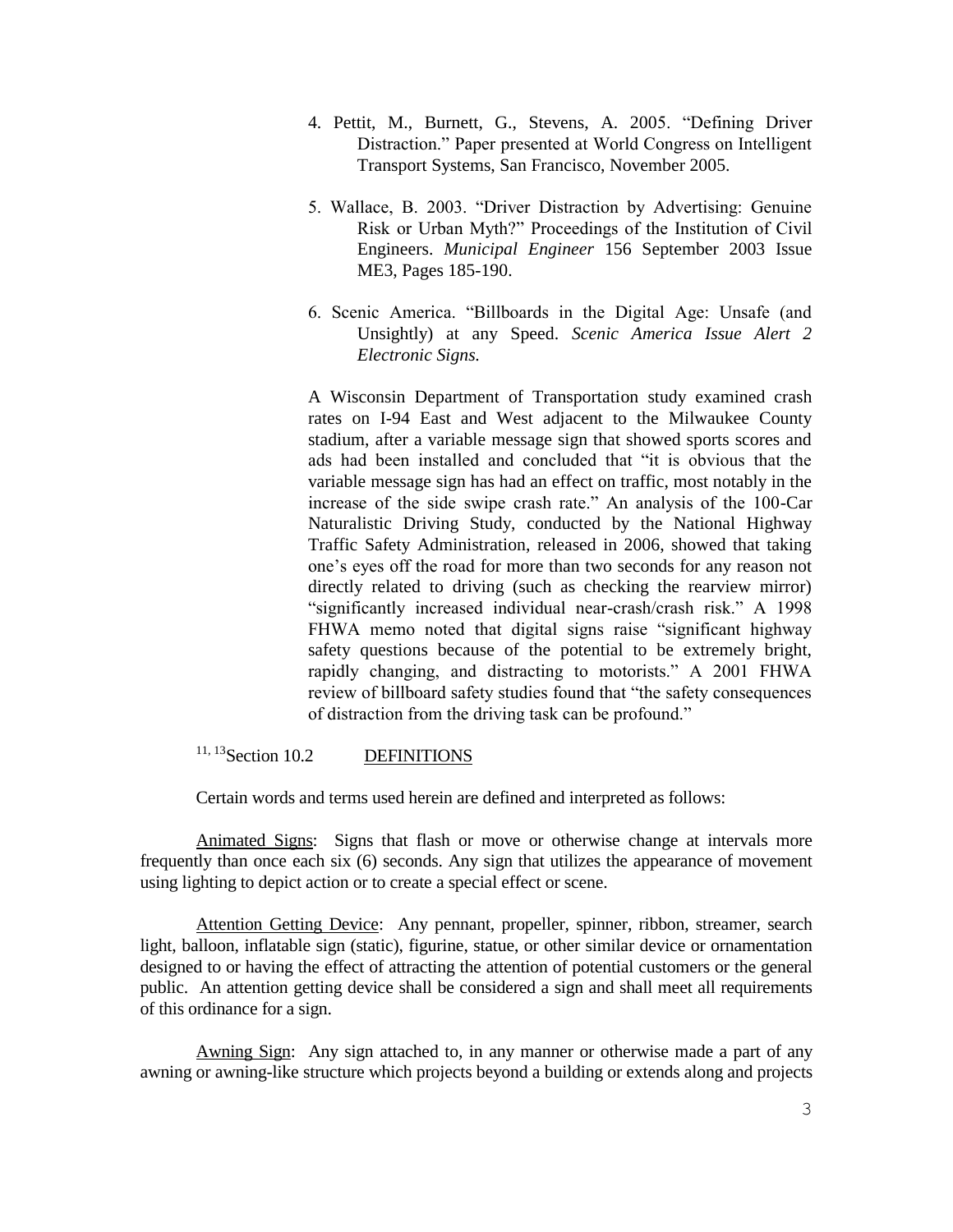beyond the wall of the building, generally designed and constructed to provide protection from the weather.

Banner Sign: A sign either enclosed or not enclosed in a ridged frame and secured or mounted to allow movement caused by the atmosphere. Flags are not banners.

Billboard: A sign larger than two hundred (200) square feet in area.

Building Area: The area of the face of a building (height x width), not including the roof.

Building Frontage: The side of the building on the primary roadway.

Canopy Sign: A sign affixed to, superimposed upon, or painted on any roof like structure, which extends over a sidewalk, walkway, vehicle access area, or outdoor service area, excluding marquees.

Construction Sign: A temporary sign erected on premises where construction is taking place.

Directory Sign: Any sign located on the premises, exits, entrances, driveways or offstreet parking facilities.

Discontinued Sign: Any sign which no longer identifies an activity conducted or present upon the premises where the sign is located.

Door Sign: A sign that is applied or attached to the exterior or interior of a door or located in such manner within a building that it can be seen from the exterior of the structure through a door.

Electronic Message Center (EMC): A computer programmable sign capable of displaying words, symbols, figures, or picture images that can be altered or rearranged on site or by remote means without altering the face or surface of the sign. If any indoor EMC signs are visible from a public right-of-way, they will be subject to all conditions and standards of this ordinance.

Exposed Neon: Any display which utilizes bulbs or glass to directly illuminate without any form of colored translucent covering. Including but not limited to being placed directly on or in a sign structure or located on a building as accents. This definition shall include LED linear rope lights or similar devices intended to imitate Exposed Neon.

Façade Sign: Any wall, awning, marquee, directory or window sign.

Flag: A cloth with colors and patterns, which does not meet any other sign definition under this Ordinance.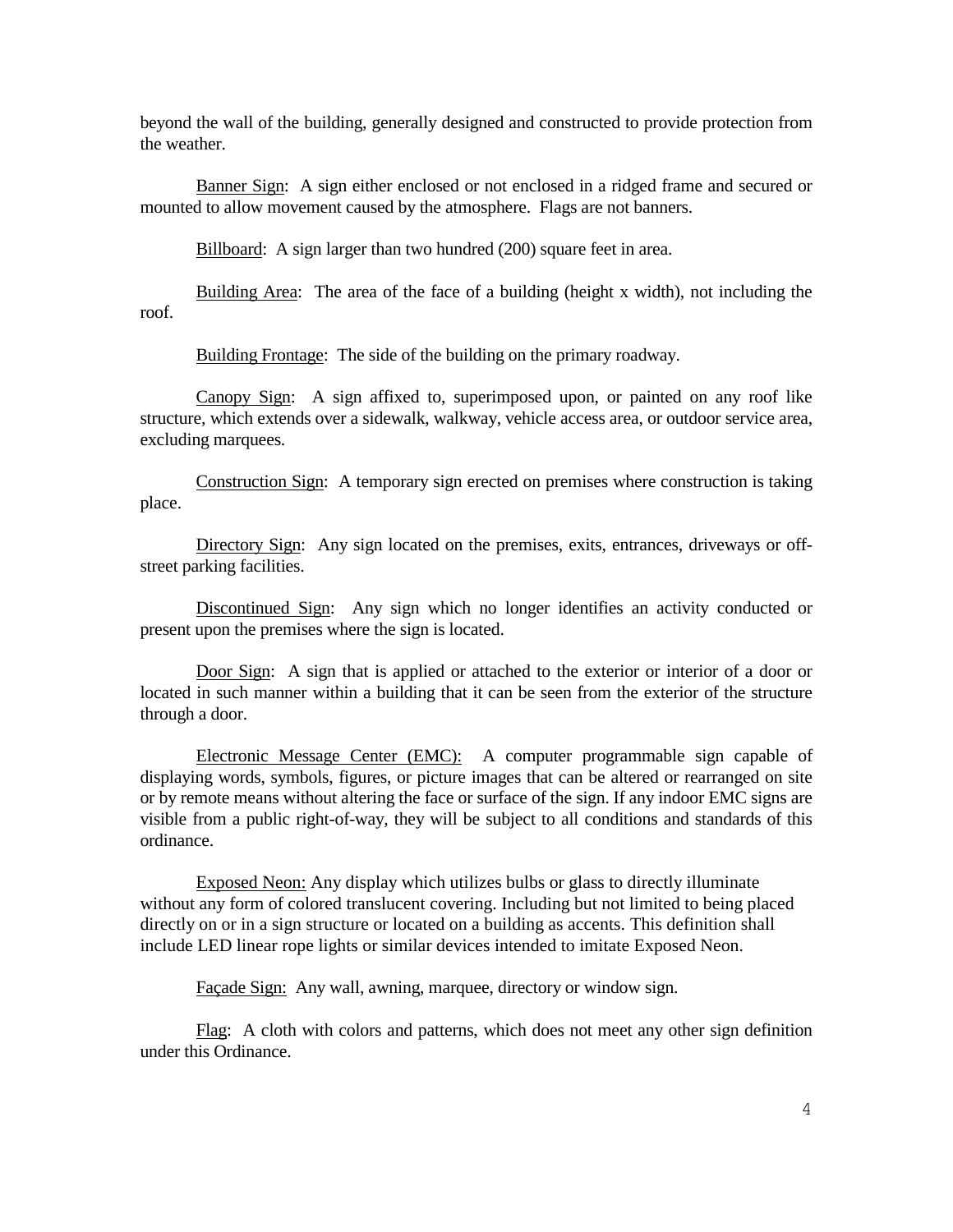Flashing Sign: A sign, the illumination of which is not kept constant in intensity at all times when in use, and which exhibits marked changes in lighting effects. Illuminated signs which indicate only the time, temperature, or date or any combination thereof shall not be considered as flashing signs.

Free Standing Sign: A sign supported by any structure or support placed in or anchored in the ground and not attached to any building or structure. These would include pole and monument signs.

Height: The distance in vertical feet from the average elevation of the ground level at the base of the sign to the highest point of the sign structure. The ground shall not be altered for the sole purpose of providing additional sign height.

Illuminated Sign: A sign illuminated in any manner by an artificial light source.

Inflatable Sign (Animated): Any sign inflated or supported by winds, air, or pneumatic noncombustible pressure which moves or is caused to move in any way to thereby distract or draw attention.

Inflatable Sign (Static): Any sign inflated or supported by winds, air or pneumatic noncombustible pressure which is securely anchored to the ground and does not move.

Marquee Sign: Any sign attached to, in any manner, or otherwise made a part of any permanent roof-like structure which projects beyond a building or extends along and projects beyond the wall of the building, generally designed and constructed to provide protection from the weather.

Monument Sign: Any ground sign supported totally with a solid base of masonry, brick, or other material, which is of a finished or decorative type construction. A permanent ground sign designed so that the base of the sign face is flush with the supporting base, and the supporting base is flush with the ground and extends the full width of the sign face. Sign shall include a solid, decorative base and may include a decorative frame. The base shall be at least as wide as the sign and/or frame upon it and a minimum of eighteen (18) inches in height. Decorative base and frame materials include stone, brick or stucco. No support post shall be exposed.

Motor Vehicle Sign: A sign mounted, placed, written, or painted on a vehicle or trailer whether motor-driven or not.

Movable Panel Sign: Any sign which utilizes movable discs, panels or other similar methods which allows the message change to be actuated by a control rather than manually changing the message.

Off-Premises Sign: A sign identifying an activity which is not conducted or products or services which are not available on the premises where the sign is located.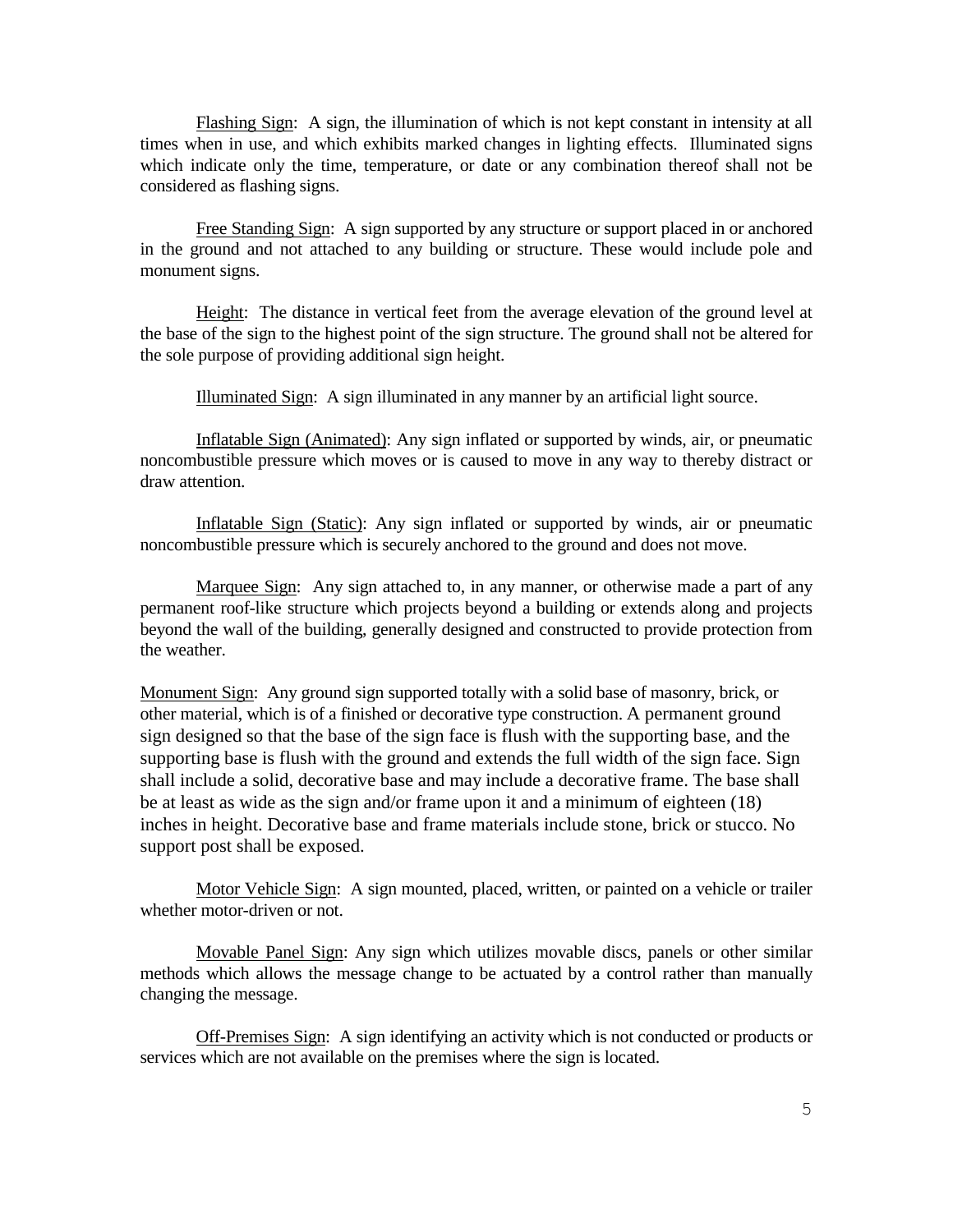On Premise Sign: A sign (1) identifying an activity conducted or products or services available on the premises where the sign is located, or (2) displaying a noncommercial message or (3) any combination of the two.

Pennant: Any long, narrow flag which does not meet any other sign definition in this Ordinance.

Portable Sign: Any sign which is not permanently attached to the ground or other permanent structure, including, but not limited to signs attached to vehicles, trailers, securely anchored into the ground or any sign which may be transported or is designed to be transported. Such signs include, but are not limited to, "A" and "T" type, sidewalk, sandwich, trailer signs; curb type signs, banners; balloons or other commercial advertisement attached to vehicles. Exceptions: Signs which are painted, bolted, screwed or magnetically attached to the top, sides or rear of the vehicle. Signs which are placed in the bed of a truck or trunk of an automobile or a banner attached to the vehicle regardless of the information contained thereon or method of attachment are not included in this exception.

Premises: A designed parcel, tract, lot or area of land, together with improvements located thereon, if any, established by plat, subdivision, or as otherwise permitted by law, to be used, developed or built upon as a unit.

Primary Roadway: The public right-of-way, which is identified as the address of the premises.

Projecting Sign: A sign that is wholly or partly dependent upon a building for support and which projects more than twelve (12) inches from such building.

Road Frontage: The distance, measured in a straight line, from the two (2) furthest property corners located on the same public right-of-way, excluding out parcels.

Roof Sign: Any sign erected or installed upon the roof of any building of structure.

Sign: Any surface, fabric, device, or display which bears letters, numbers, symbols, pictures or sculptured matter, whether illuminated or unilluminated, designed to identify, announce, direct or inform, and that is visible, from a public right-of-way. For purposes of this Ordinance, the term "sign" includes all structural members.

Sign Area: The area of a sign face (which is also the sign area of a wall sign or other sign with only one face) shall be computed by means of the smallest square, circle, rectangle, triangle, or combination thereof that will encompass the extreme limits of the writing, representation, emblem, or other display, together with any material or color forming an integral part of the background of the display or used to differentiate the sign from the backdrop or structure against which it is placed, but not including any supporting framework, bracing, or decorative fence or wall when such fence or wall otherwise meets zoning Ordinance regulations and is clearly incidental to the display itself.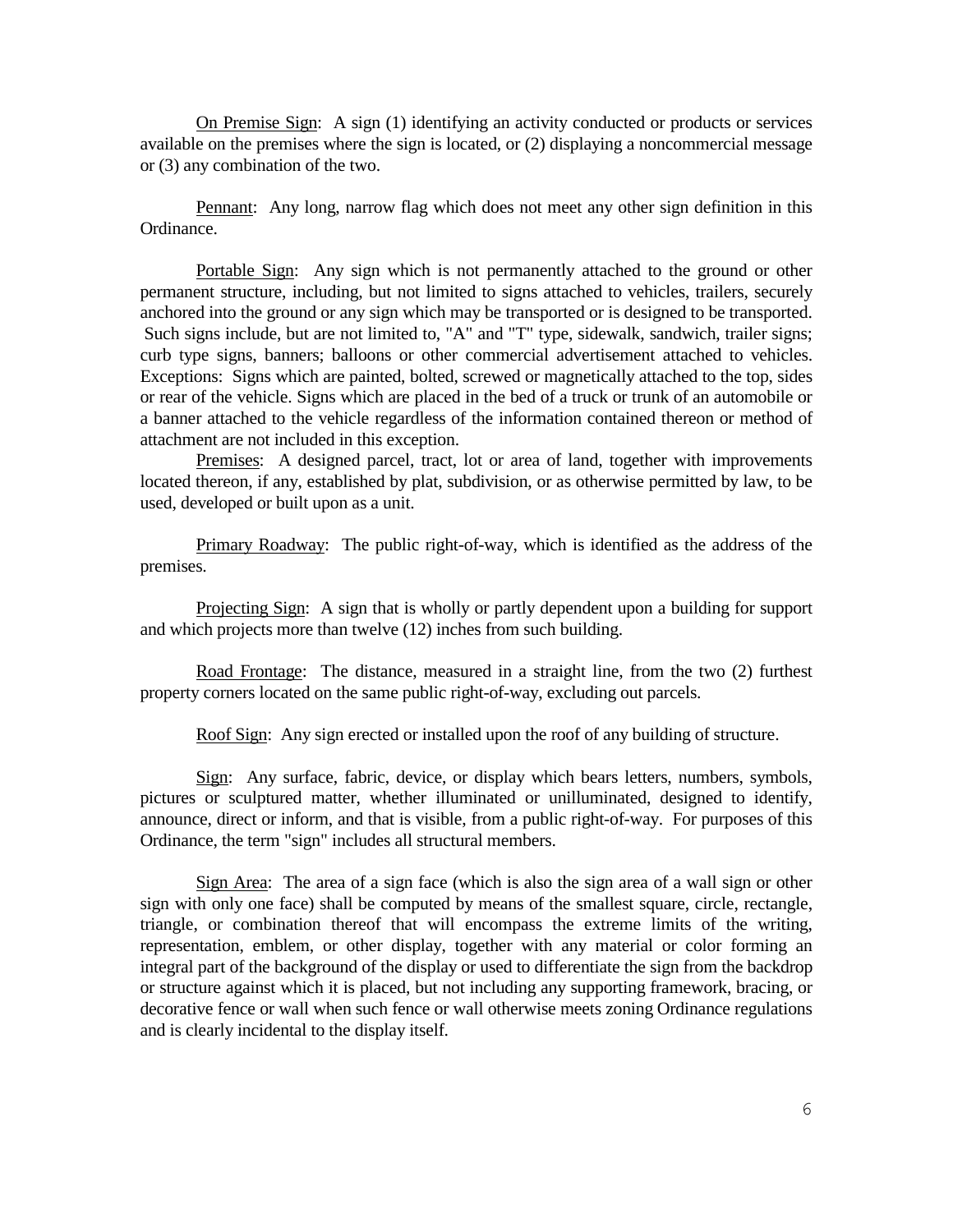Snipe Sign: Any sign of any material whatsoever that is attached in any way to a utility pole, tree, or any object located or situated on any public road right-of-way, easements or alleys.

Subdivision: Shall have the same meaning as defined by the Regulations of the City of Lawrenceville.

Subdivision Sign: Any sign located in a subdivision or planned unit development.

Surface Area: The entire area within a continuous perimeter, enclosing the extreme limits of sign display, including any frame or border but excluding any supports. Curved, spherical, or any other shaped sign face shall be computed on the basis of actual surface area. The copy of signs composed of individual letters, numerals, or other devices shall be the sum of the area of the smallest rectangle or other geometric figure encompassing each of said letter or device as well as spaces between each letter, words, lines or device. The calculation for a double-faced sign shall be the area of one face only where the sign faces are parallel or whether the interior angle formed by the faces is sixty (60) degrees or less*.* The area of the larger side shall be computed in cases in which the two (2) sides do not coincide. For multiple sided signs, the sign area of all sides shall not exceed twice the maximum permitted sign area.

Temporary Sign: A display, sign, banner, or other advertising device with or without a structural frame, not permanently mounted, and intended to be displayed for only a limited time.

Wall sign: Any sign painted on or attached to a wall of a building or structure and in the same plane as the wall.

Window Sign: Any sign placed inside or upon the window panes or glass of any window or door. A sign that is applied or attached to the exterior or interior of a window or located in such manner within a building that it is clearly visible forty (40) feet or more from the exterior of the structure.

Zoning Districts: Zoning districts defined in the 1980 Zoning Ordinance of the City of Lawrenceville.

<sup>11,13</sup>Section 10.3 SIGNS EXEMPT

- A. The following types of signs are exempt from the requirements of this Ordinance unless otherwise expressly prohibited under Section 10.4. These signs shall meet height and setback requirements of this Ordinance Section; however, no permit is required for their use:
	- (1) Construction Sign with a maximum area not to exceed fifty (50) square feet.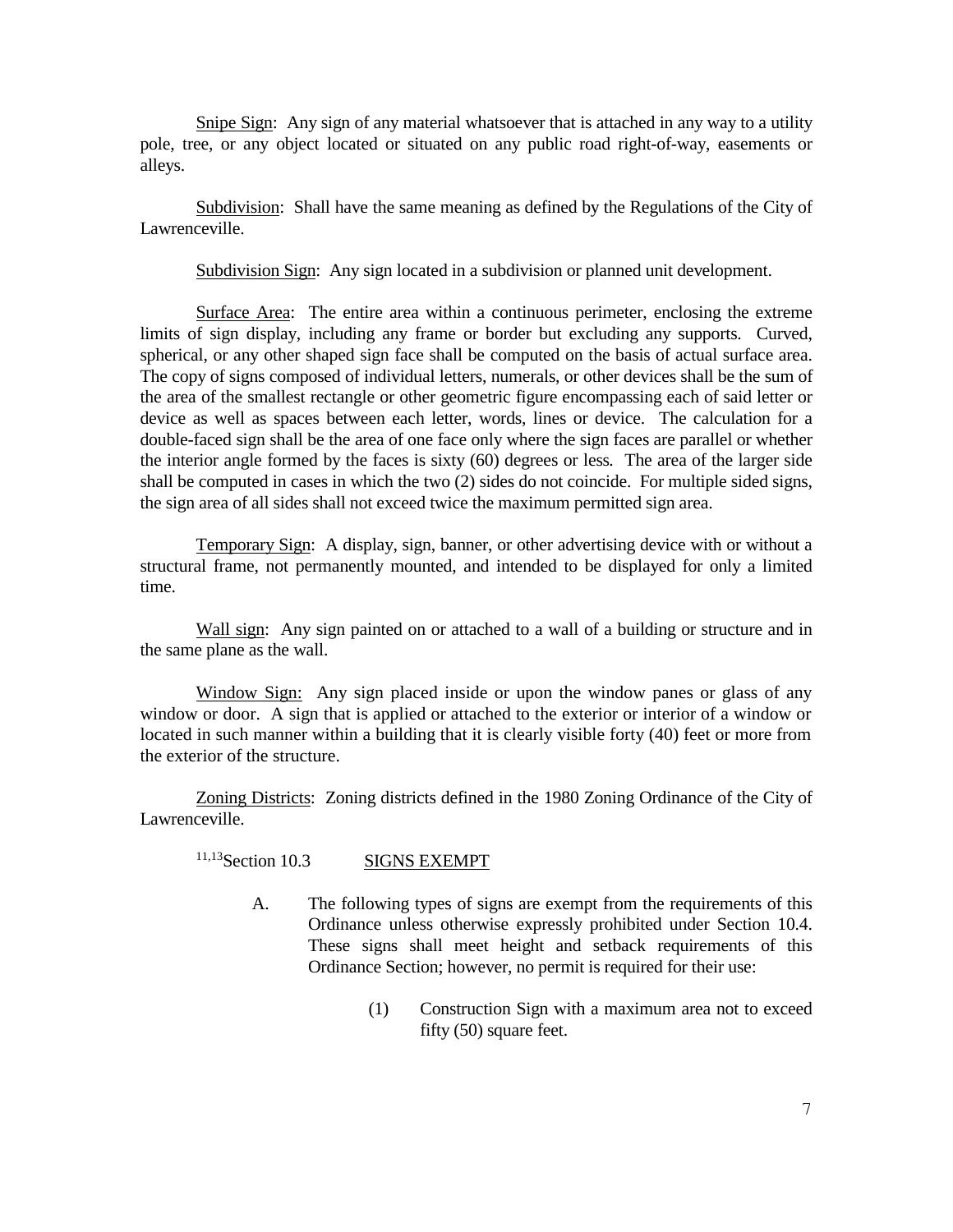- (2) Directory Sign with a maximum area not to exceed six (6) square feet, maximum height five (5) feet and setback of zero (0).
- (3) Signs not visible from public thoroughfares.
- (4) Signs within a business, office, mall or totally enclosed area except as described in the definition of Electronic Message Centers in Section 10.2.
- (5) Flags.
- (6) Signs containing a non-commercial message with a maximum total surface area not to exceed eighteen (18) square feet per lot.
- (7) Banners displayed by the Lawrenceville Tourism and Trade Association (LTTA) and the Lawrenceville Downtown Development Authority (LDDA) as the Destination Marketing Organizations (DMO) of the City of Lawrenceville shall be exempt from the permitting requirements. The LTTA and LDDA are required to obtain permission from the owner of private property prior to displaying the banner. Display of an LTTA or LDDA banner will not infringe on the property owner's ability to permit its own banners in accordance with Section 10.7. No LTTA or LDDA banner may be placed in the Right of Way.
- (8) Signs associated with a public election provided they are not stapled, taped or otherwise attached to poles or sign posts. Political signs shall be removed by the candidate within seven (7) days of completion of the candidate's campaign.
- (9) Window Signs provided that each sign, as measured from its outermost points, covers no more than twenty per cent (20%) of each window area. Window signs of a temporary nature that are legally permissible as of the adoption of this provision shall come into compliance with the terms of this provision within six months of its adoption by the City Council.
- (10) Door Signs provided that each sign, as measured from its outermost points, covers no more than twenty per cent (20%) of each door area. Door signs of a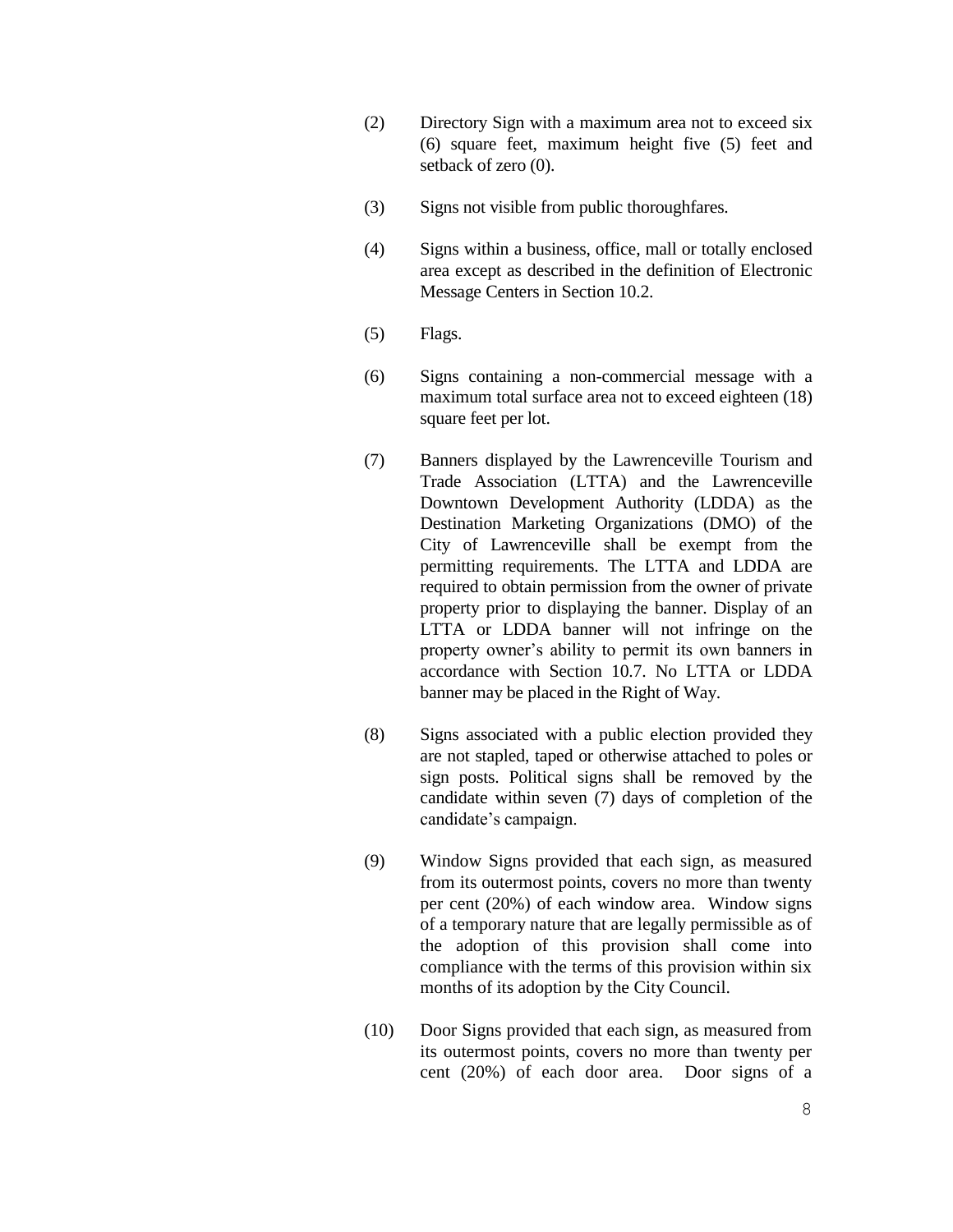temporary nature that are legally permissible as of the adoption of this provision shall come into compliance with the terms of this provision within six months of its adoption by the City Council.

- B. In addition to the requirements set forth in Section A, the following regulations shall also apply:
	- (1) Setbacks: All exempt signs must be located out of right-of-way or at least ten (10) feet from the back of the curb or edge of pavement of the adjacent street, whichever is greater*.* Signs located on a corner lot within fifty (50) feet of the intersection of right-of-ways must be out of right-of-way or at least fifteen (15) feet from the back of the curb or edge of pavement of the adjacent streets, whichever is greater.
	- (2) Height: The topmost portion of an exempt sign, except flags, shall not exceed a maximum height of eight (8) feet. Flagpoles in residential districts shall not exceed twenty-five (25) feet in height or the height of the primary structure on the lot, whichever is less.
	- (3) Multiple Signs:In order to erect multiple free-standing signs, the use must have frontage on two (2) or more publicly dedicated streets. In those instances where one of the street frontages is on a local street serving a residential rezoned subdivision, a second sign shall be prohibited and the sign area shall not be combined. If any applicant has an existing sign that does not conform to the City sign regulations, the sign in violation shall be brought into conformance prior to a permit being issued for multiple signs. If a lot contains multiple frontages and the sign area is combined pursuant to Section  $10.6(a)(1)$ , then the cumulative total square footage of all free-standing signs on the lot shall not exceed two hundred (200) square foot.

# *<sup>6</sup>* <sup>11</sup> <sup>14</sup>Section 10.4 SIGNS PROHIBITED

The following types of signs are prohibited in all zoning districts of Lawrenceville:

(1) Flashing Sign.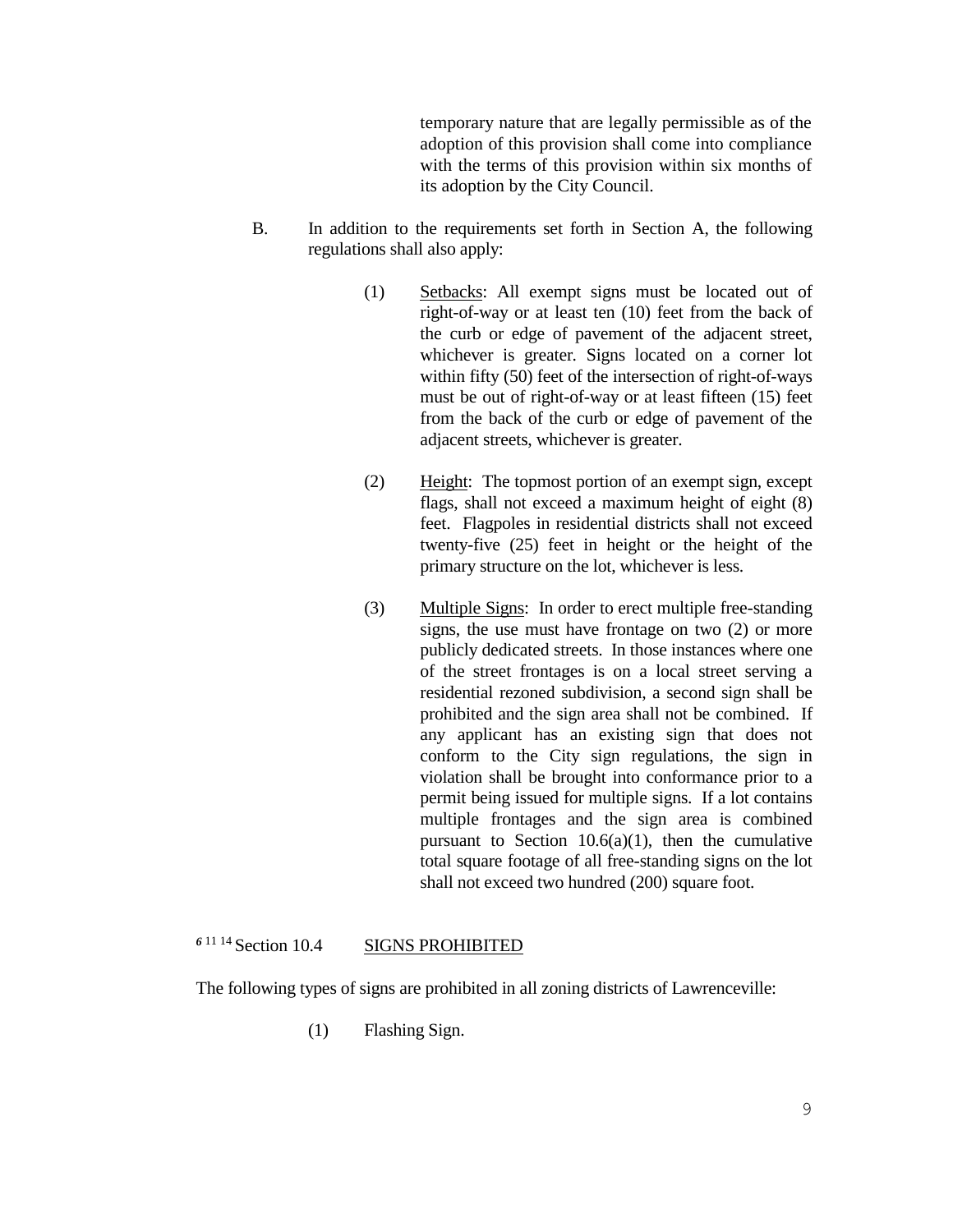- (2) Portable Sign except in accordance with section 10.3, 10.5 & Section 10.7.
- (3) Roof Sign.
- (4) Signs attached to any street sign or marker, traffic control sign or device, or attached to or painted on any utility pole, post, tree, rock, shrub, plant or other natural object or feature.
- (5) All off-premises signs as defined in Section 10.2 above except billboards.
- (6) Signs on public right-of-way.
- (7) Signs which emit odor or visible smoke, vapor or particles.
- (8) Signs which produce noise or sound that are not generally associated with the normal operations of a sign.
- (9) Billboards except as allowed in Section 10.9(F).
- (10) Snipe signs.
- (11) Temporary signs and banner signs except in accordance with Section 10.3, 10.5 and Section 10.7 or as approved through variance granted by the Architectural Review Board in the Courthouse Square Sub-Area, as defined in Attachment four (4) of the Zoning Ordinance.
- (12) Construction signs not exempt under Section 10.3.
- (13) Electronic Message Centers except as defined in accordance with Section 10.5.
- (14) Inflatable Sign (Animated)
- (15) Movable Panel Sign
- (16) Attention Getting Devices unless specifically allowed as a temporary sign under section 10.7.
- (17) Exposed Neon unless specifically permitted by the City Council. An applicant for a permit to use Exposed Neon shall include specific plans for the use of the Exposed Neon, including colors and dimensions. Upon receipt of the permit application, the staff shall propose a staff recommendation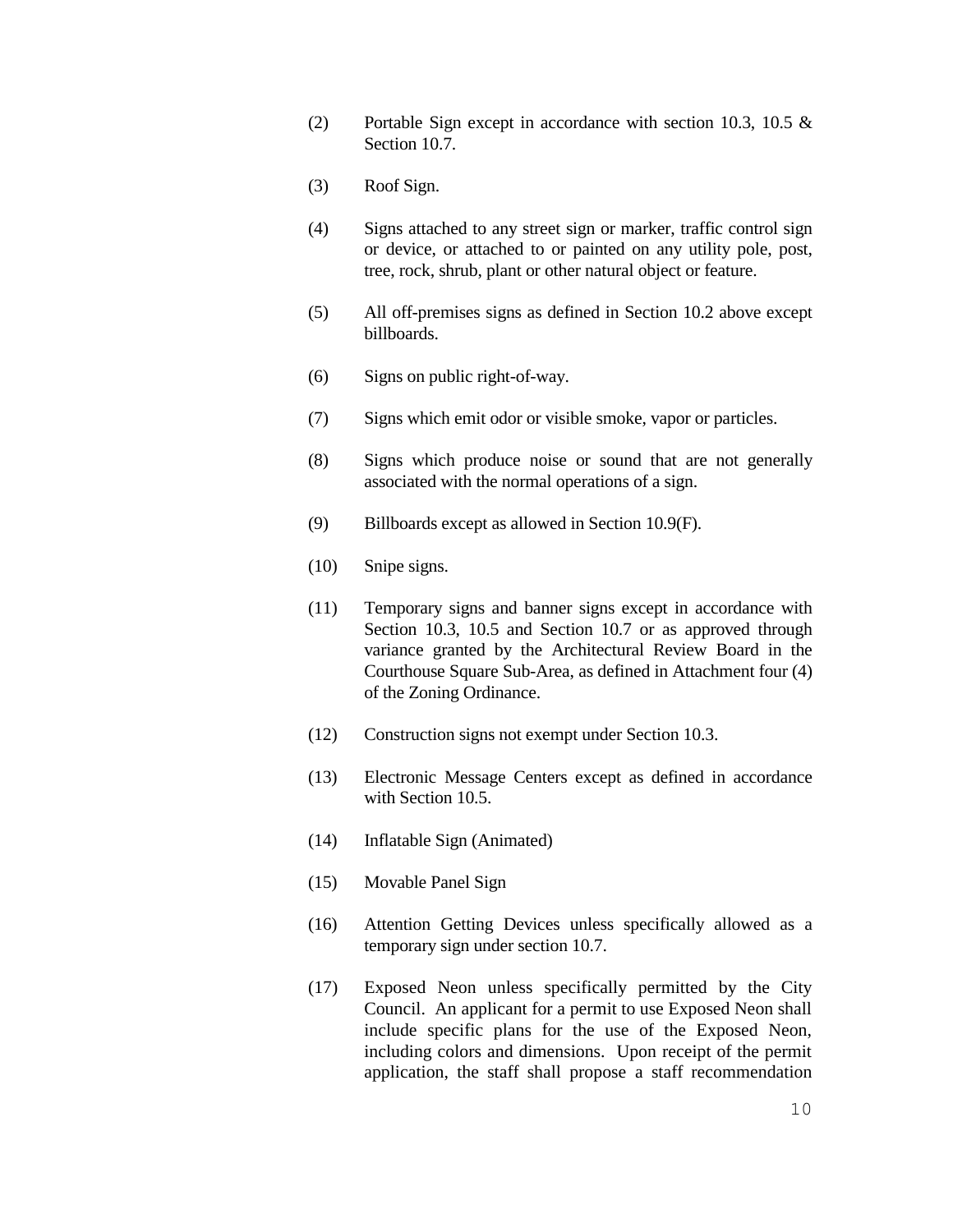and place the application on the next available regular City Council meeting agenda for consideration. In considering the application, the City Council shall consider the following factors:

- (a) The proposed location of the Exposed Neon.
- (b) Whether the Exposed Neon is part of a lettered sign or proposed as an accent on a building facade or window.
- (c) Whether the Exposed Neon is part of a sign or building that is traditionally used by a franchise or business with multiple locations and standard building and sign designs.
- (d) Whether the color and size of the Exposed Neon is appropriate for the location or whether it will create visual clutter and be aesthetically unpleasing.
- (e) Whether the business has adequate means to allow for public identification without the Exposed Neon.
- (18) Window Signs and Door Signs other than as specifically allowed in Section 10.5.
- (19) Projecting signs except as approved through variance granted by the Architectural Review Board in the Courthouse Square Sub-Area, as defined in Attachment four (4) of the Zoning Ordinance.

# 6, 11, 12, 13 <sup>14</sup> Section 10.5 SIGNS PERMITTED

- A. The following types of signs are permitted and regulated within the RS60, RS150 and RS180 zoning districts:
	- (1) Signs located on property where the premises are for sale or lease.
	- (2) Subdivision signs in accordance with Section 10.6.
	- (3) Any exempt sign under Section 10.3.
- B. The following types of signs are permitted and regulated within the RM-6 and RM-12 zoning districts: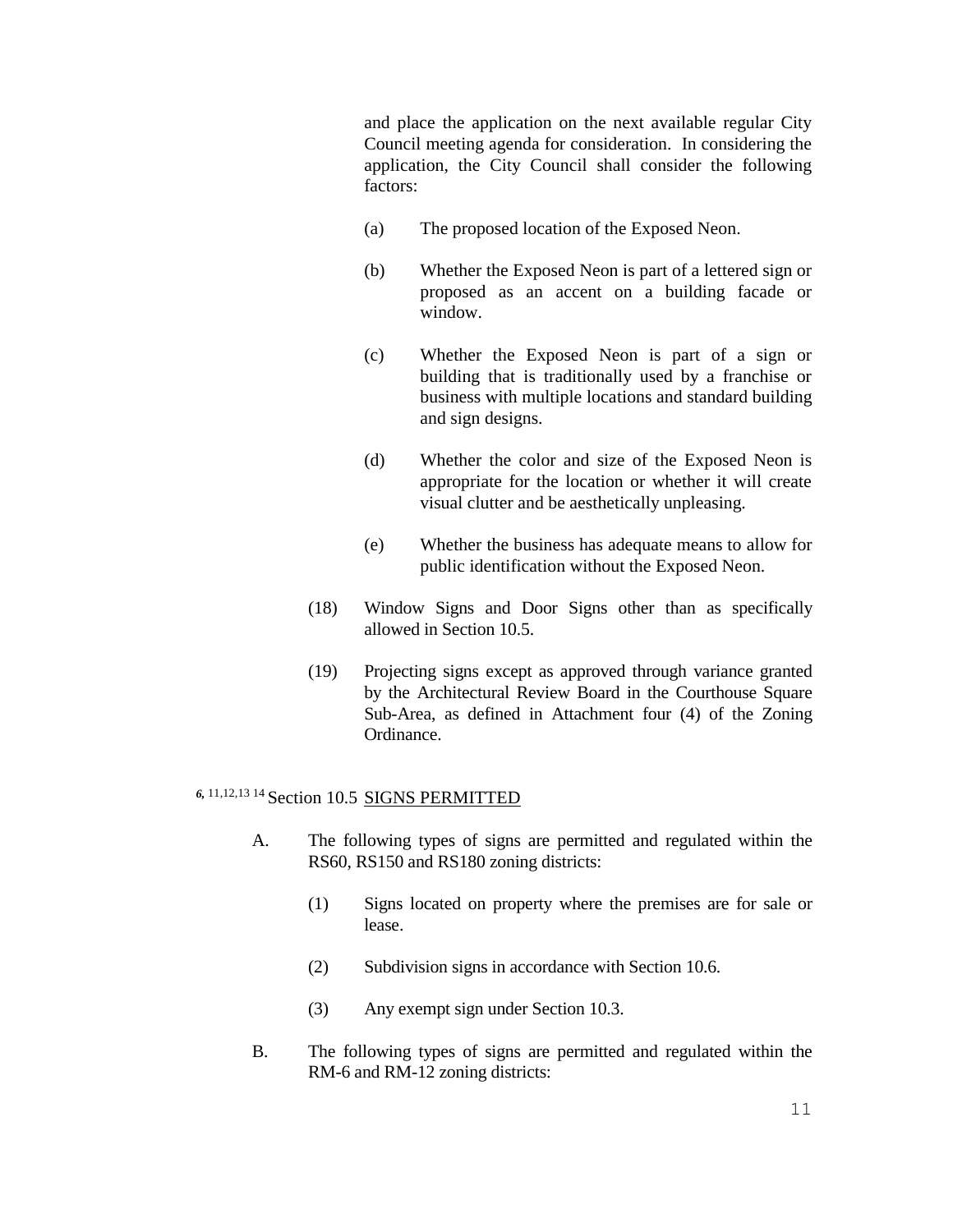- (1) Any sign allowed in the RS60, RS150 and RS180 zoning districts.
- C. The following types of signs are permitted and regulated in the OI, BN, BG, HSB, LM, and HM zoning districts:
	- (1) Any sign allowed in the RS60, RS150, RS180, and RM-6 and RM-12 zoning districts.
	- (2) Awning sign in accordance with Section 10.6.
	- (3) Banners in accordance with Section 10.7 or as approved through a variance granted by the Architectural Review Board in the Courthouse Square Sub-Area, as defined in Attachment four (4) of the Zoning Ordinance.
	- (4) Canopy sign in accordance with Section 10.6.
	- (5) Free standing sign in accordance with Section 10.6.
	- (6) Temporary sign in accordance with Section 10.3 and 10.7.
	- (7) Wall sign in accordance with Section 10.6.
	- (8) Billboards which qualify pursuant to Section 10.9(f) of this Ordinance.
	- (9) Inflatable signs pursuant to Section 10.7(c).
	- (10) Electronic Message Center (EMC). All EMCs shall require a Special Use Permit from the Lawrenceville City Council. The Special Use Permit shall be processed and considered in accordance with the procedures required in Article IV Section 4.19. In order to be granted a Special Use Permit the proposed EMC must satisfy the following requirements:
		- (i) EMC signs may be permitted as monument signs only, except for Billboards as specifically authorized in section 10.8.
		- (ii) EMC signs are restricted to properties that are zoned General Business (BG) and Highway Service Business (HSB) and are further restricted to properties with frontage along the following portions of roads:
			- a) Scenic Highway From City Limits to Moon Road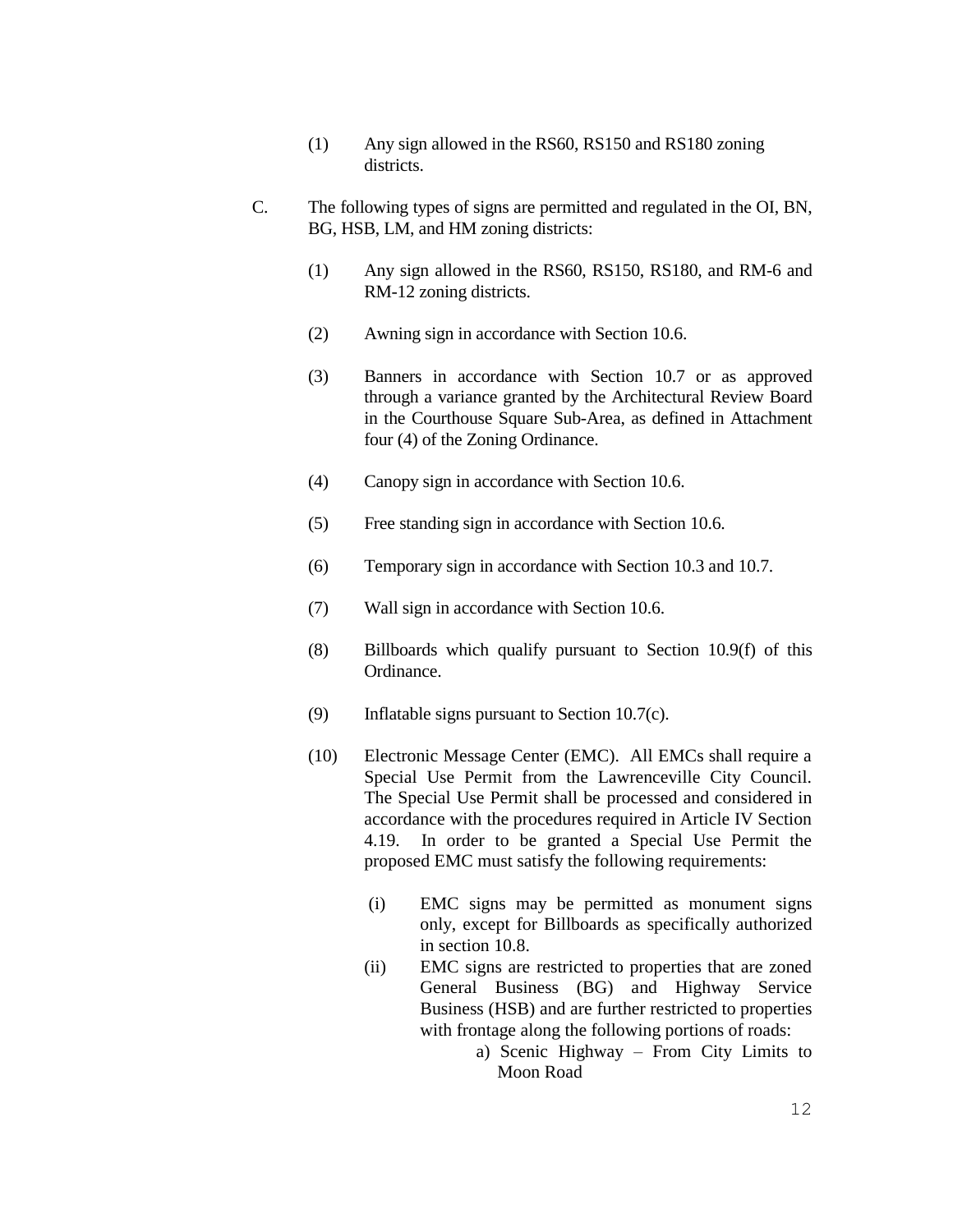- b) Buford Drive/SR 20 North From City Limits (at SR 124 intersection) to Railroad Bridge
- c) W Pike St/SR  $120$  From SR 316/City Limits to Railroad Bridge
- d) Sugarloaf Parkway From Lawrenceville/Suwanee Road to Five Forks Trickum Road
- (iii) Public Schools and Government Facilities may install EMC's in accordance with the regulations herein but may be exempt of any location requirements.
- (iv) EMC signs shall not interfere with any public safety vehicle or traffic control device.
- (v) EMC signs shall have light sensors/monitors to control brightness as specified in (vii) below for all times and all weather conditions; day, night, twilight, overcast skies and dark clouds. Excessive brightness is a distraction to vehicular traffic and as such is a hazard. Failure to control a sign's brightness will result in the sign being turned off until the brightness is within the standards.
- (vi) The City will from time to time check the brightness of each EMC to verify the levels specified in paragraph (vii) are met. If the owner of a sign fails to control brightness within these limits the sign permit will be revoked. Should a permit be revoked the sign must be turned off immediately and remain off unless and until the sign is re-permitted. Re-permitting requires the owner to reapply in accordance with the procedures in place at the time of the new permit application, including paying fees required for a new permit.
- (vii) EMC signs light levels shall not increase lighting or brightness levels by more than 0.30 foot-candles above ambient levels as measured using a standard foot-candle meter.
- (viii) The sign owner and installer shall provide a letter to the Planning and Zoning Department certifying that the light sensors are operational and that the sign meets the brightness standards established in paragraph (vii).
- (ix) The EMC portion of the sign may occupy a maximum of forty percent (40%) of the permitted square footage sign area. The total sign area allowed will be in accordance with Article X, Section 10.6. The EMC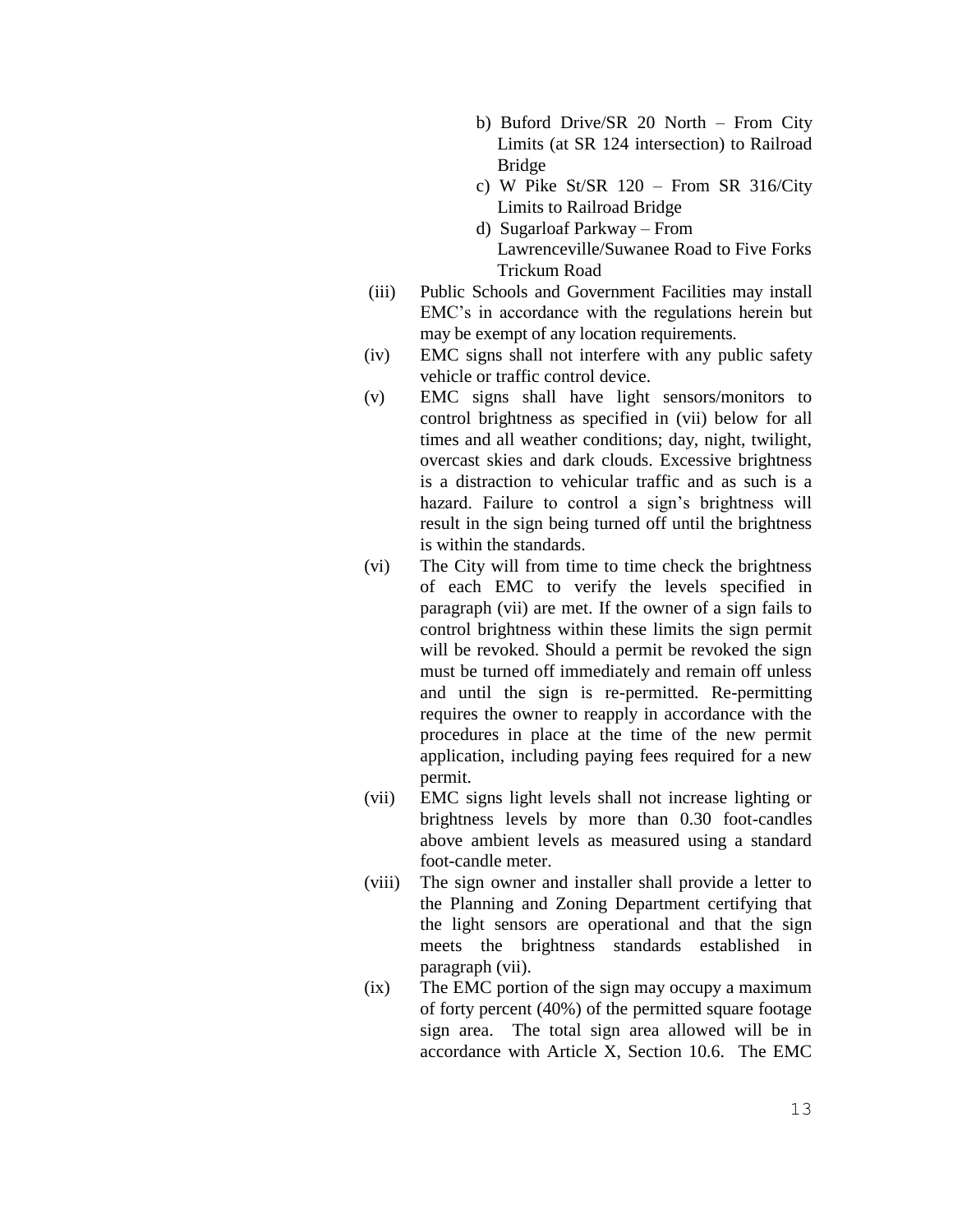portion or element of any sign may not exceed Seventy Two (72) square feet.

- (x) For Changeable Text the minimum text height shall be six (6) inches.
- (xi) Text messages shall not scroll or flash. All Text messages shall be static for a minimum of six (6) seconds.
- (xii) The display of video from a EMC sign is strictly prohibited regardless of applicant. Failure to abide by this ordinance will result in the revocation of an EMC permit.
- (xiii) Types of screens permitted include Color and Monochrome in Light Emitting Diode (LED), Liquid Crystal Display (LCD), Plasma and other similar technology.
- (xiv) For LED signs no screen may have a density of less than 19 mm (Bulb Cluster Spacing on center) except provided that if the EMC sign displays the price of commodities only and is not changed more than 5 times within a 24 hour period, the density may be less.
- (xv) All EMC signs shall have a switch or circuit breaker located on the property that allows electrical power to be turned off. The Owner of each EMC shall provide to the Planning and Zoning Department contact information for a 24-hour, 7-day/week contact person who has the authority and is able to turn off the sign promptly if a malfunction occurs. If at any time more than 40% of the digital display lights malfunction or are no longer working properly, the owner of said EMC shall turn off the electronic display until repairs are made.
- (xvi) No EMC shall utilize, house or contain any interactive features or components or in any way function as an interactive sign.
- (xvii) At the direction of the City Clerk, all permitted EMC signs shall publish public service announcements for the benefit of the citizens of the City of Lawrenceville. Public service announcements shall include, but are not limited to, dates and times of meetings of the Mayor and Council of the City, and the date, time, and place of City elections.
- (11) A-frame signs, sandwich board signs, sidewalk or curb signs are allowed in the Courthouse Square Sub-area, as defined in Attachment four (4) of the Zoning Ordinance, provided that the sign area does not exceed four and one-half  $(4 \frac{1}{2})$  feet by 3 and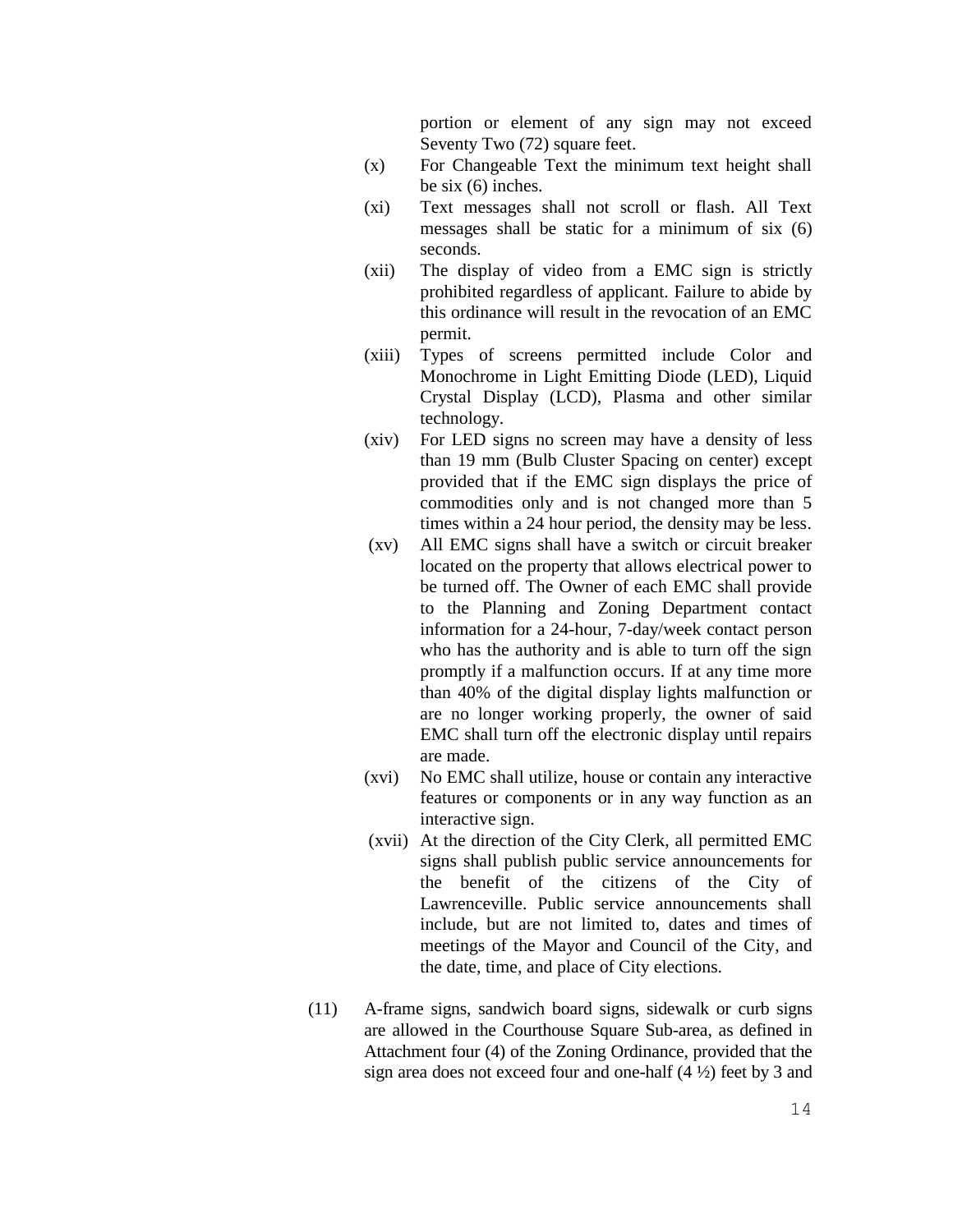one-half  $(3 \frac{1}{2})$  feet, the height of the sign does not exceed five and one-half  $(5 \frac{1}{2})$  feet, and the sign does not impede the flow of pedestrian or vehicular traffic. Any a-frame, sandwich board, sidewalk or curb sign which does not meet the criteria listed above shall only be allowed upon approval of a permit by the City Council. An applicant seeking a permit shall file a regular sign permit application and a \$25.00 application fee with the Planning Department. The application shall include a description and/or sketch of the proposed sign and a sketch of the area in which the sign is to be located. The description sketch shall include dimensions and colors to be used on the sign. Upon receipt of the application, the staff shall prepare a staff recommendation and place the application on the next regular City Council meeting agenda for consideration. In considering the applications for a permit, the Council shall consider the following factors:

- (i) If the sign will be located on public property;
- (ii) If the sign will be located on public property, can the sign be placed in such alocation that it will not impede the flow of vehicular traffic or pedestrian traffic and will not pose a threat to the health and safety of the general public;
- (iii) Is the coloring and size of the sign appropriate for the location and will the sign create a visual clutter and be aesthetically unpleasing in its proposed location;
- (iv) Does the business proposing the sign have other adequate signage to allow for public identification of the business.

If the permit is approved, the Council may place conditions on the permit, including but not limited to specifying the exact location in which the sign may be placed, placing size and color restrictions on the sign, and placing time restrictions on when the sign may be displayed.

(12) Window Signs which cover more than twenty percent (20%) of each window area as measured from the outermost points provided that the City Council has specifically approved a special use permit for the sign. An applicant seeking a permit shall file a regular sign permit application and a Twenty-Five Dollar (\$25.00) application fee with the Planning Department.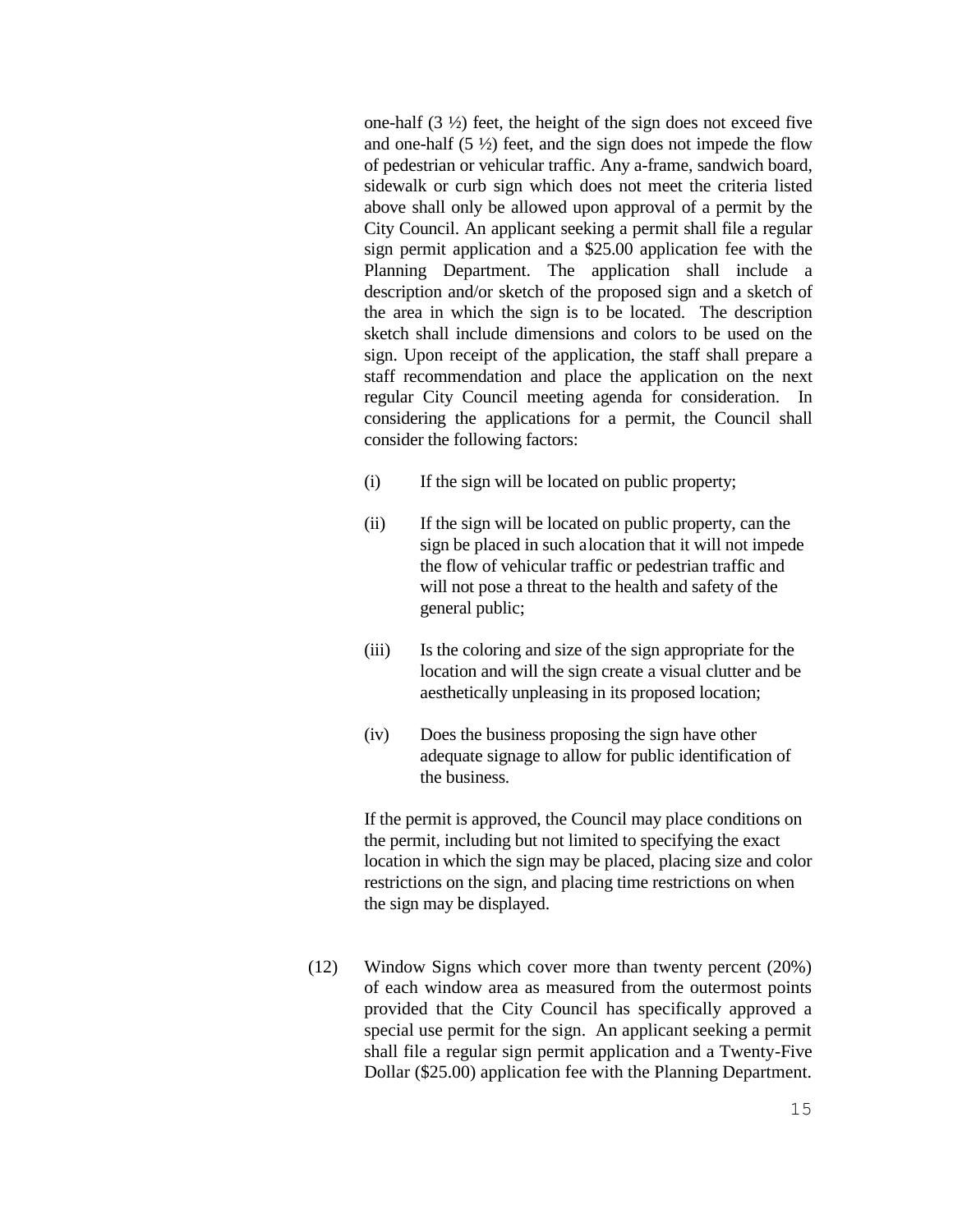Applications shall include a description and/or sketch of the proposed sign and a sketch showing the area of the window to be covered by the proposed sign. The description sketch shall include dimensions of the sign and the window and colors to be used on the sign. Upon receipt of the application, the staff shall prepare a staff recommendation and place the application on the next available City Council meeting agenda for consideration. In considering the application for a permit, the Council shall consider the following factors:

- (1) Is the coloring and size of the sign appropriate for the location and will the sign as proposed create visual clutter or be aesthetically unpleasing.
- (2) Is the proposed sign consistent with the architectural features of the building and the surrounding area.
- (3) Does the business proposing the window sign have other adequate signage to allow for public identification of the business.

If the permit is approved, the Council may place conditions on the permit including but not limited to restricting the location, size and color of the sign and allowing the window sign in lieu of other signage that might otherwise be allowed at the location. Window signs of a temporary nature that are legally permissible as of the adoption of this provision shall come into compliance with the terms of this provision within six months of its adoption by the City Council.

# Section 10.6 SIGN REGULATIONS

A. Free Standing Sign:

a. Number allowed 1 per road frontage, not to exceed 2 per property

i. If two, distance between signs shall be a minimum of 100 feet b. Setbacks

i. Height of sign 0-5 feet shall setback a minimum of 5 feet

ii. Height of sign from 5-10 feet shall setback a minimum of 10 feet

iii. Height of sign from 10-15 feet shall setback a minimum of 20 feet

c. Square footage of sign

i. Pole

1. 0.25 sq ft per linear foot of road frontage

a. If calculation is less than 56 sq ft the square footage of sign may be 56 sq ft

b. Maximum square footage of sign shall be 150 sq ft

2. If on a corner lot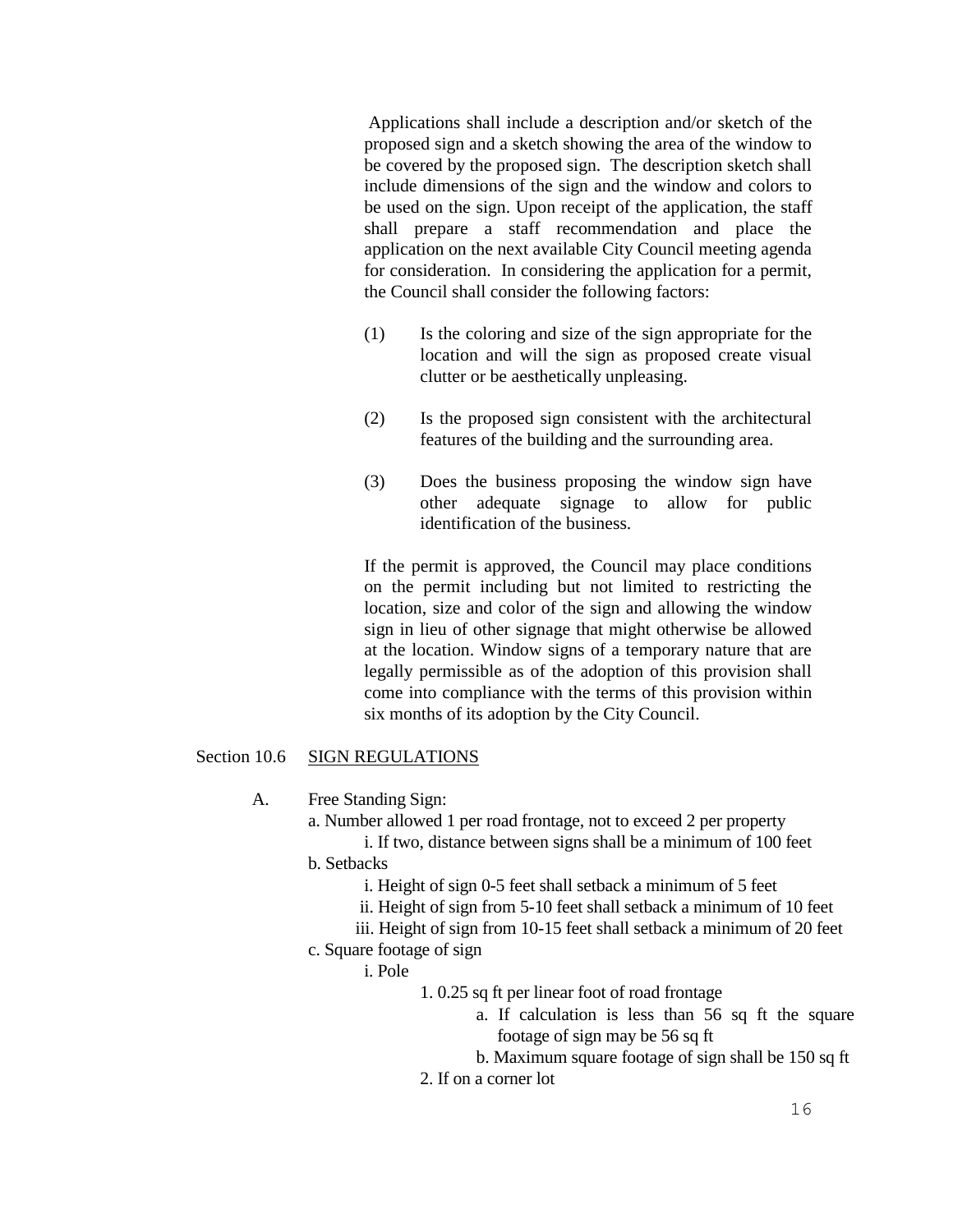- a. Calculate the front property line as above
- b. Calculate the second road at 0.1875 sq ft per linear foot of road frontage
- c. Add the two numbers together and that will total the allowable square footage for the property

# ii. Monument

- 1. 0.45 sq ft per linear foot of road frontage
	- a. If calculation is less than 64 sq ft the square footage of sign may be 64 sq ft
	- b. Maximum square footage of sign shall be 200 sq ft
	- c. The area of support structure and base shall be calculated as part of the sign

#### 2. If on corner lot

- a. Calculate the front property as above
- b. Calculate the second road at 0.3375 sq ft per linear foot of road frontage
- c. Add the two numbers together and that will total the allowable square footage for the property
- d. That square footage may be divided between the two signs
- B. Wall sign
	- a. Square footage of sign
		- i. Front façade shall not exceed 20% of the wall
		- ii. Side facades shall not exceed 15% of the wall
		- iii. Rear façade shall not exceed 5% of the wall
	- b. Total signage on a wall shall constitute one sign
	- c. Sign shall not extend above the wall

# C. Subdivision Sign

- a. Number: 2 signs allowed per entrance
- b. Square footage maximum is 32 sq ft per sign. Structure is not included in the square footage
- c. Maximum height shall not exceed 6 feet
- d. Setback is a minimum of 10 feet

#### Section 10.7 TEMPORARY SIGNS

- A. Temporary signs:
	- (1) Unless allowed under Section 10.3, the only temporary sign allowed is a banner or banners, inflatable signs, pennants, balloons and streamers.
	- (2) A sign permit is required for all temporary signs except pennants, balloons and streamers.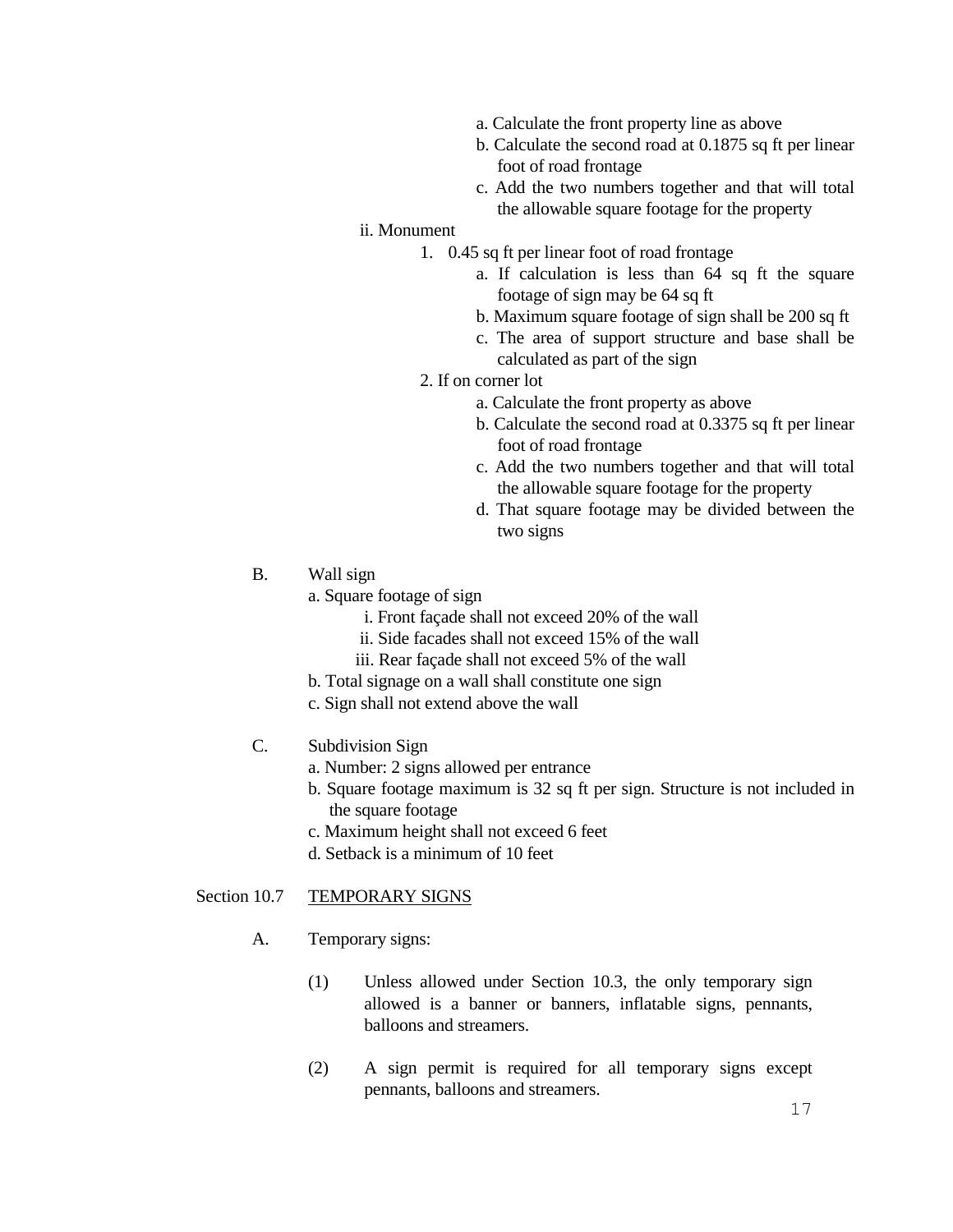- (3) The standards for a temporary sign permit are as follows:
	- (a) A temporary sign may not be displayed unless a permit is issued by the City of Lawrenceville for the temporary sign pursuant to the requirements of Section 10.11.
	- (b) A permit shall not be valid for longer than a period of fourteen (14) days from the date of issuance, after which time the owner of the temporary sign or owner of the premises shall remove the sign from the premises.
	- (c) No more than two (2) permits may be issued to the same premises in any one (1) calendar year. In the event a temporary sign is not removed within five (5) days after the expiration or revocation of the permit, no new permit will be issued for that premises for a period of the remainder of the calendar year.
	- (d) Placement: Temporary signs must be set back at least ten (10) feet from the property line. The placement of a temporary sign in a parking space which is required to meet the minimum parking requirements for the premises is prohibited. The placement of a temporary sign in the public right-of-way is prohibited and will be cause for revocation of the permit.
	- (e) Banner: A banner shall not exceed a maximum of thirty-two (32) square feet in area per face.
- B. Pennants, Balloons and Streamers: Pennants, Balloons and Streamers are allowed one (1) time only for a change in use or change in occupancy of the premises from two (2) weeks prior to the change in use or occupancy until two (2) weeks after the change in use or occupancy.
- C. Inflatable Signs (Static): Inflatable signs shall be allowed only one (1) time per year per premises, and for not more than seven (7) consecutive days. The inflatable sign shall not exceed a height of thirty (30) feet nor exceed a maximum of three hundred (300) square feet of sign area and be securely attached to the ground. A permit is required.

## Section 10.8 OFF-PREMISES SIGNS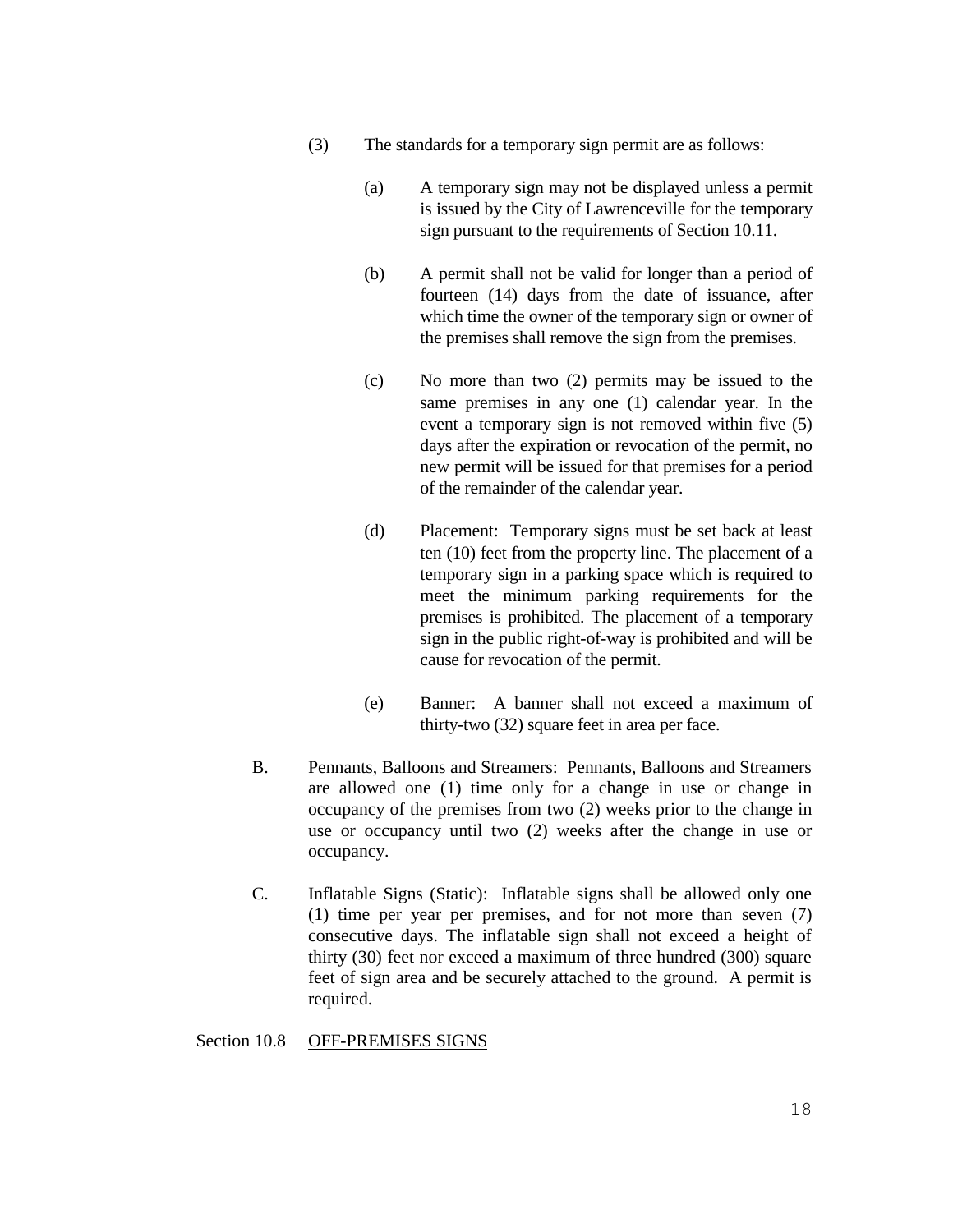- A. Off premises signs other than billboards shall be prohibited. Billboards shall be allowed only in LM and HM Zoning Districts under the City of Lawrenceville zoning classifications and provided that a Special Use Permit is obtained from the Lawrenceville City Council. The Special Use Permit shall be issued if the billboard and application meet all of the following conditions:
	- (1) (a) Within the City Limits of the City of Lawrenceville, a Special Use Permit may be applied for to allow the construction of a billboard within a corridor along Georgia Highway 316 (no further than one hundred (100) feet from the right-of-way line) between the intersection of Georgia Highway 316 and Georgia Highway 20/124 and the intersection of Georgia Highway 316 and High Hope Road.
		- (b) The Special Use Permit shall be applied for by filing a standard sign permit application with the Department of Planning and Zoning.
		- (c) The Special Use Permit may be granted only by the affirmative vote of the majority of the Mayor and Council after a review and recommendation from the Planning Commission. The standard procedure for securing a Special Use Permit under Article IV, Section 4.19 of this Ordinance shall be followed.
	- (2) In granting the Special Use Permit, the Mayor and Council shall be limited as follows:
		- (a) The maximum square footage of the face of the billboard may be six hundred seventy-two (672) square feet.
		- (b) The minimum space between billboards shall be no less than one thousand (1000) feet.
		- (c) The dimensions of the sign shall not exceed fourteen (14) feet in height by forty-eight (48) feet in length with or without trim. The height of the entire structure shall not exceed forty-five (45) feet.
	- (3) Signs may only be located within one hundred (100) feet of Georgia Highway 316 R/W.
	- (4) No billboard shall rotate or have any moving parts.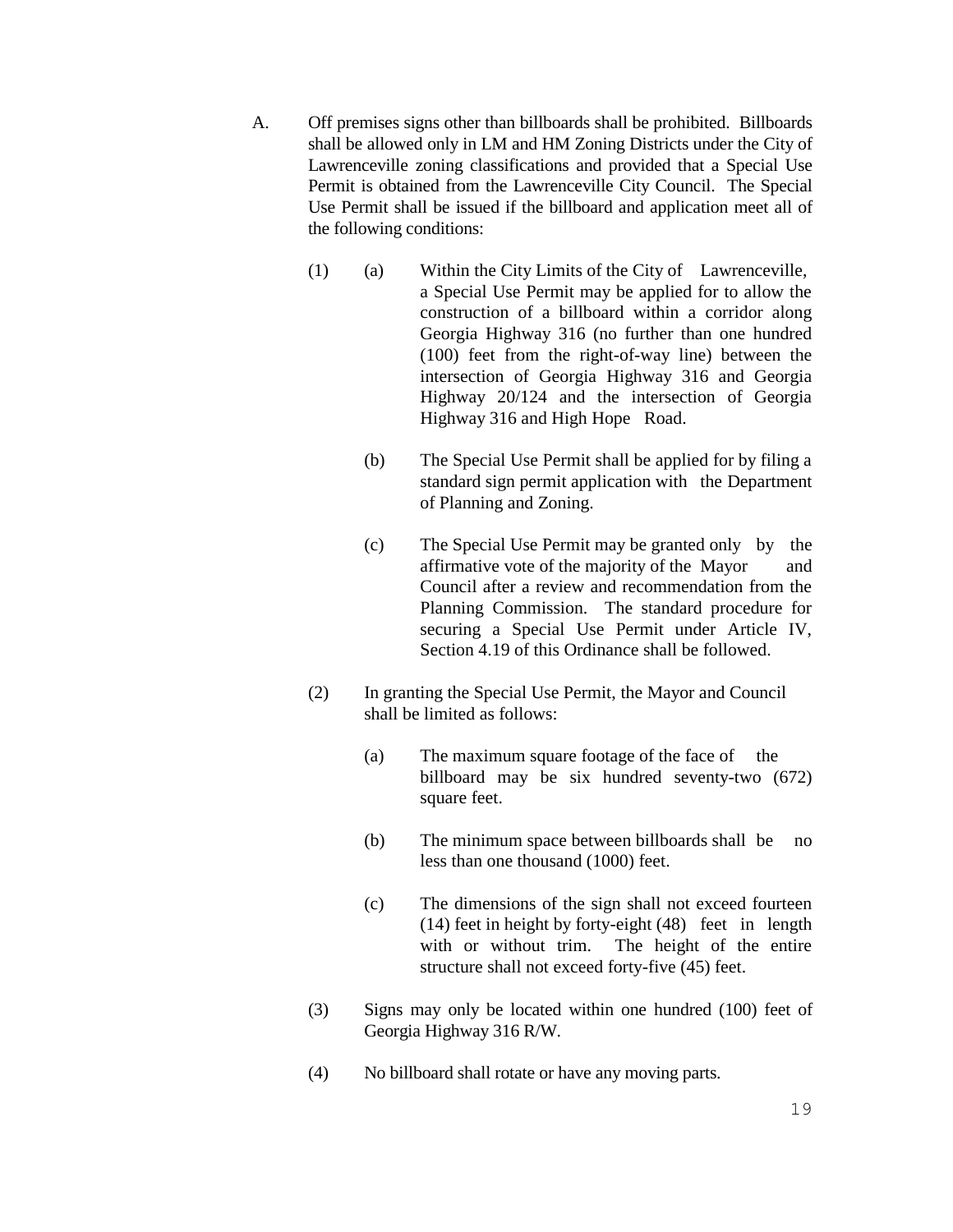- (5) No billboard shall be located within 1,500 feet of any residentially zoned property.
- (6) In order to construct a billboard under the standards of this provision, the applicant is required to own a fee simple property interest in the site large enough far a Fall Zone. A Fall Zone is defined as an area large enough and set back far enough from any buildings, structures or property lines equal to one hundred thirty-three percent (133%) of the height of the entire structure in every direction. Within the Fall Zone, no buildings or other structures may be constructed.
- (7) Each billboard site shall have a designated driveway access point which is shown on the site plan presented with the application. The applicant shall have a property interest specifically providing for ingress and egress to the site. The ingress and egress driveway shall be paved and two (2) additional paved parking spaces shall be provided for inspection, maintenance and supervision of the billboard.
- (8) All billboard construction must meet engineering standards which are capable of withstanding one hundred twenty-five (125) mile per hour wind velocity.
- (9) All illuminated billboards other than EMC's must use base mounted florescent or mercury vapor lights and shall be activated by photocells. Any additional lights, including but not limited to, neon, animation or running lights is specifically prohibited by this Ordinance.
- (10) Any structure extending beyond the face of any billboard, excluding the aprons is specifically prohibited.
- (11) All billboard applications shall meet all of the other requirements set forth in the current Article 10 of this Ordinance.
- (12) Billboards may be an electronic message center if it satisfies the following provisions:
	- (a) EMCs shall not interfere with any public safety vehicle or traffic control device.
	- (b) EMCs shall have light sensors/monitors to control brightness as specified below for all times and all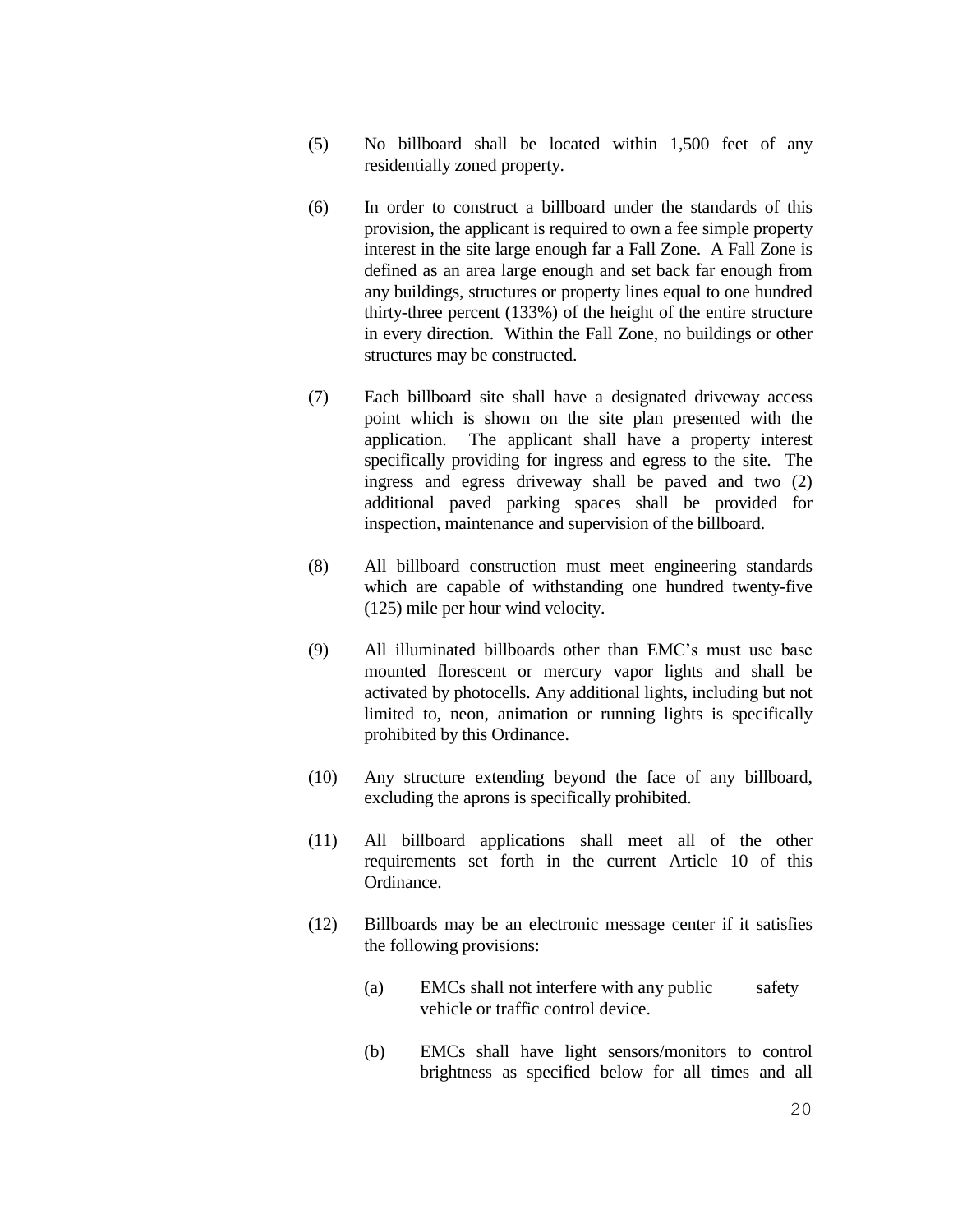weather conditions; day, night, twilight, overcast skies and dark clouds. Excessive brightness is a distraction to vehicular traffic and as such is a hazard. Failure to control a sign's brightness will result in the sign being turned off until the brightness is within the standards.

- (c) The City will from time to time check the brightness of each EMC to verify the levels specified in this ordinance are met. If the owner of a sign fails to control brightness within these limits the sign permit will be revoked. Should a permit be revoked the sign must be turned off immediately and remain off unless and until the sign is re-permitted. Re-permitting requires the owner to reapply in accordance with the procedures in place at the time of the new permit application, including paying fees required for a new permit.
- (d) EMC light levels shall not increase lighting or brightness levels by more than 0.30 foot-candles above ambient levels as measured using a standard footcandle meter.
- (e) The sign owner and installer shall provide a letter to the Planning and Zoning Department certifying that the light sensors are operational and that the sign meets the brightness standards established in paragraph (vii).
- (f) Text messages shall not scroll or flash. All Text messages shall be static for a minimum of ten (10) seconds.
- (g) The display of video from an EMC is strictly prohibited regardless of applicant. Failure to abide by this ordinance will result in the revocation of an EMC permit.
- (h) Types of screens permitted include Color and Monochrome in Light Emitting Diode (LED).
	- (i) For LED signs no screen may have a density of less than 16 mm (Bulb Cluster Spacing on center).
	- (j) All EMCs shall have a switch or circuit breaker located on the property that allows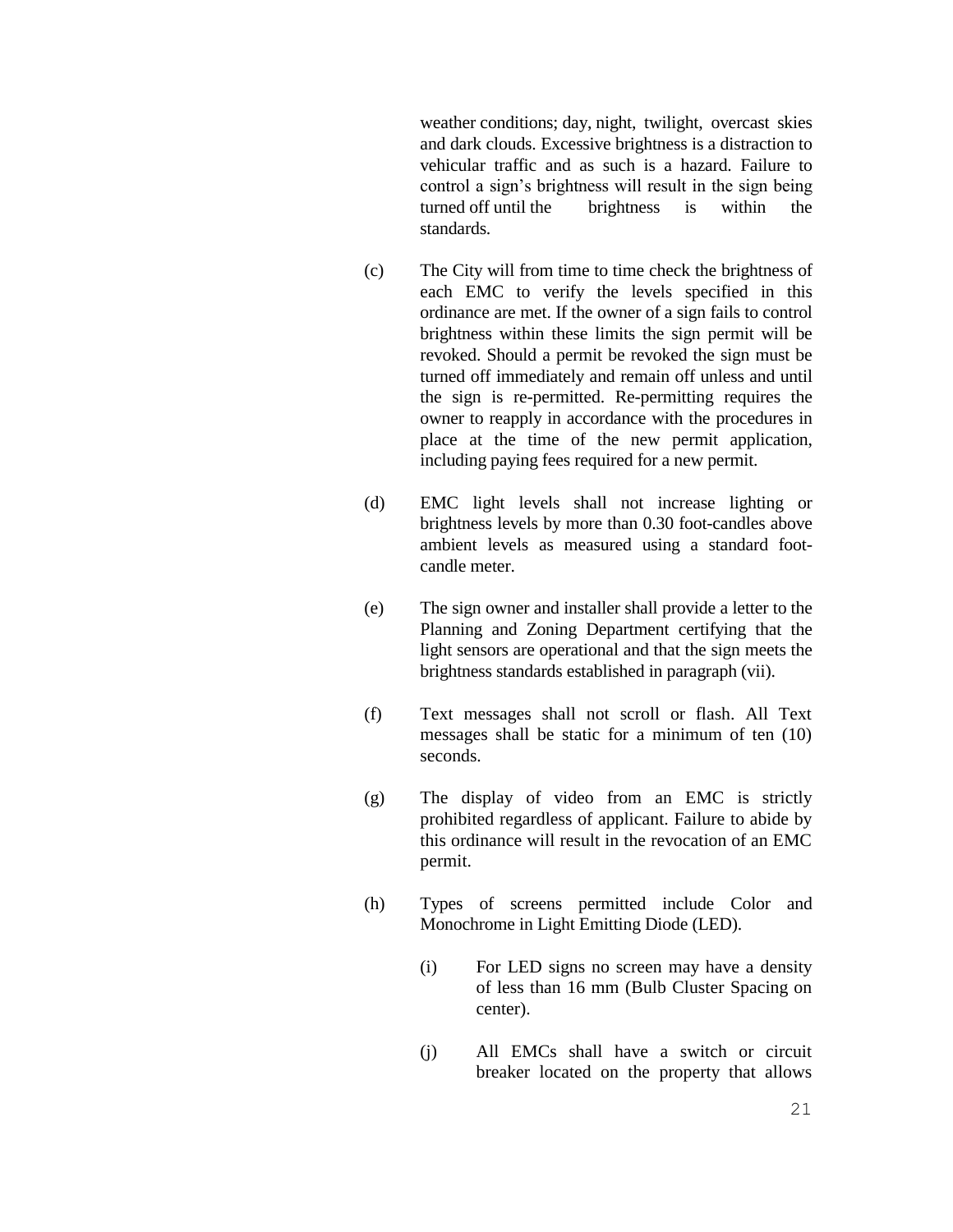electrical power to be turned off. The Owner of each EMC shall provide to the Planning and Zoning Department contact information for a 24-hour, 7-day/week contact person who has the authority and is able to turn off the sign promptly if a malfunction occurs. If at any time more than 40% of the digital display lights malfunction or are no longer working properly, the owner of said EMC shall turn off the electronic display until repairs are made.

- (k) No EMC shall utilize, house or contain any interactive features or components or in any way function as an interactive sign.
- (l) In considering the Special Use Permit, the City Council shall consider whether the applicant has agreed to publish public service announcements for the benefit of the citizens of the City of Lawrenceville. Public service announcements shall include, but are not limited to, dates and times of meetings of the Mayor and Council of the City, and the date, time, and place of City elections. These announcements would be published in accordance with an agreement consented to by the applicant and made a part of the Special Use Permit.
- (m) All EMC Billboards shall meet all requirements of the Georgia Department of Transportation for construction, placement and operation of such billboards.
- B. (1) At the time of issuance of a special use permit for a billboard, the applicant shall complete a registration form that contains the name of the owner of the property, the tenants if the site is leased, the billboard company operating the billboard sign, addresses and telephone numbers of all interested parties, as well as, other contact information necessary to communicate with the billboard owners in the event of an emergency. The actual form of the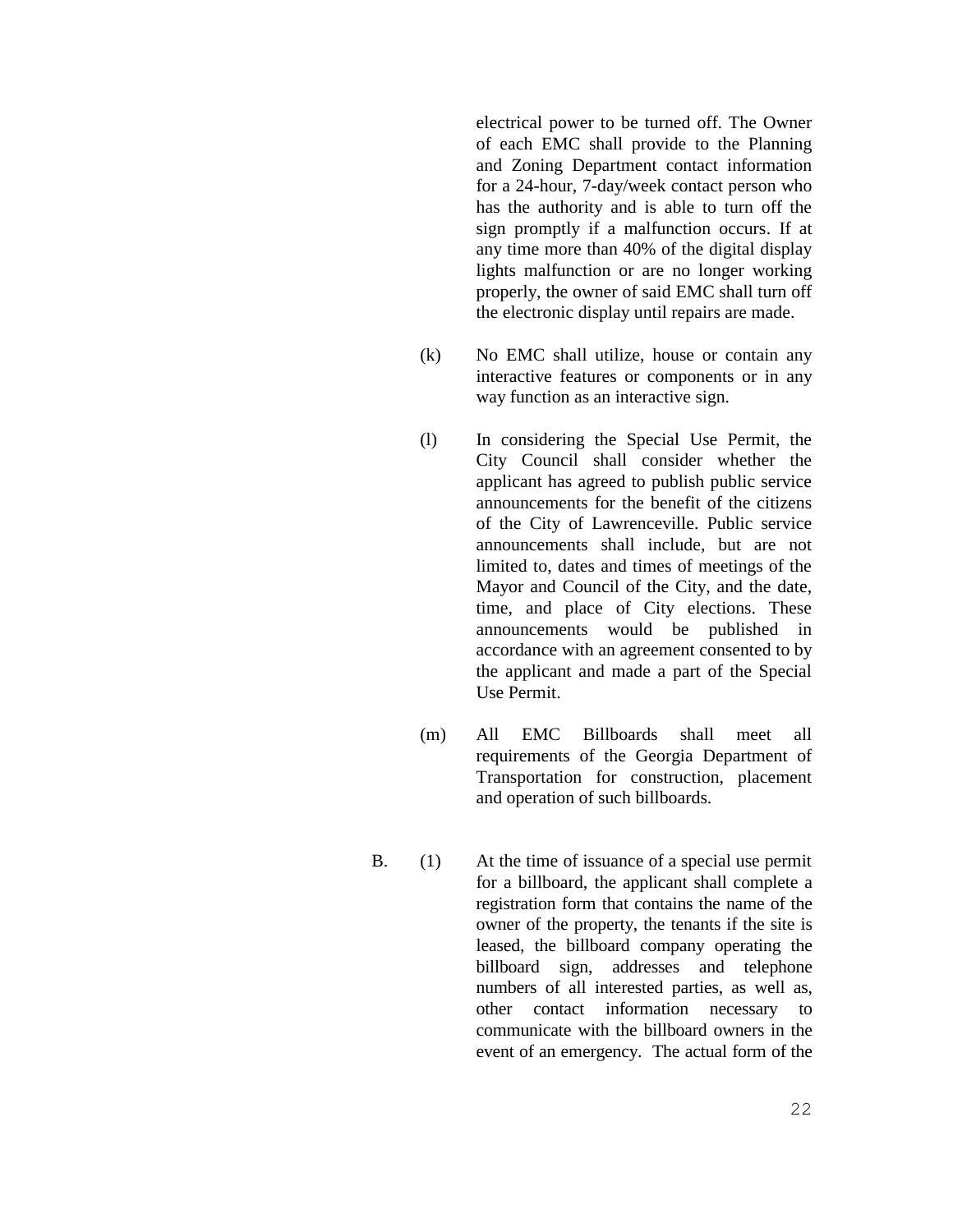registration shall be devised by the Planning Director.

- (2) Should the City have a reasonable belief that the safety of a billboard may be in question, the Planning Director may request submission of an inspection report. The inspection report shall certify and guarantee that the billboard is being maintained in a sound and safe condition. It will certify that all the welds and structural components of the sign have been physically inspected within the last two (2) months by a Professional Engineer Registered in the State of Georgia. The certification shall guarantee and certify that there is no structural weakness in the sign and that it will withstand the wind conditions established for a new permit in the existing billboard sign Ordinance. This certification shall be in a form acceptable to the Planning and Zoning Director. The form shall contain a provision for the current operator to certify that it will hold harmless the City from any structural defects not disclosed in the report and will indemnify the City, its agents, employees and related parties from any liability resulting from a failure that occurs after the inspection. The certification required by this provision shall be executed by a certified professional engineer.
- (3) When property is annexed into the City of Lawrenceville and the property to be annexed already has a billboard constructed on the property at the time the application is filed, the owner shall submit with the annexation petition a registration form pursuant to paragraph (a) above and an inspection report pursuant to paragraph (b) above before the annexation hearing. The Property shall not be annexed unless this inspection report shows the billboard meets all existing regulations and requirements of the City.

#### Section 10.9 GENERAL PROVISIONS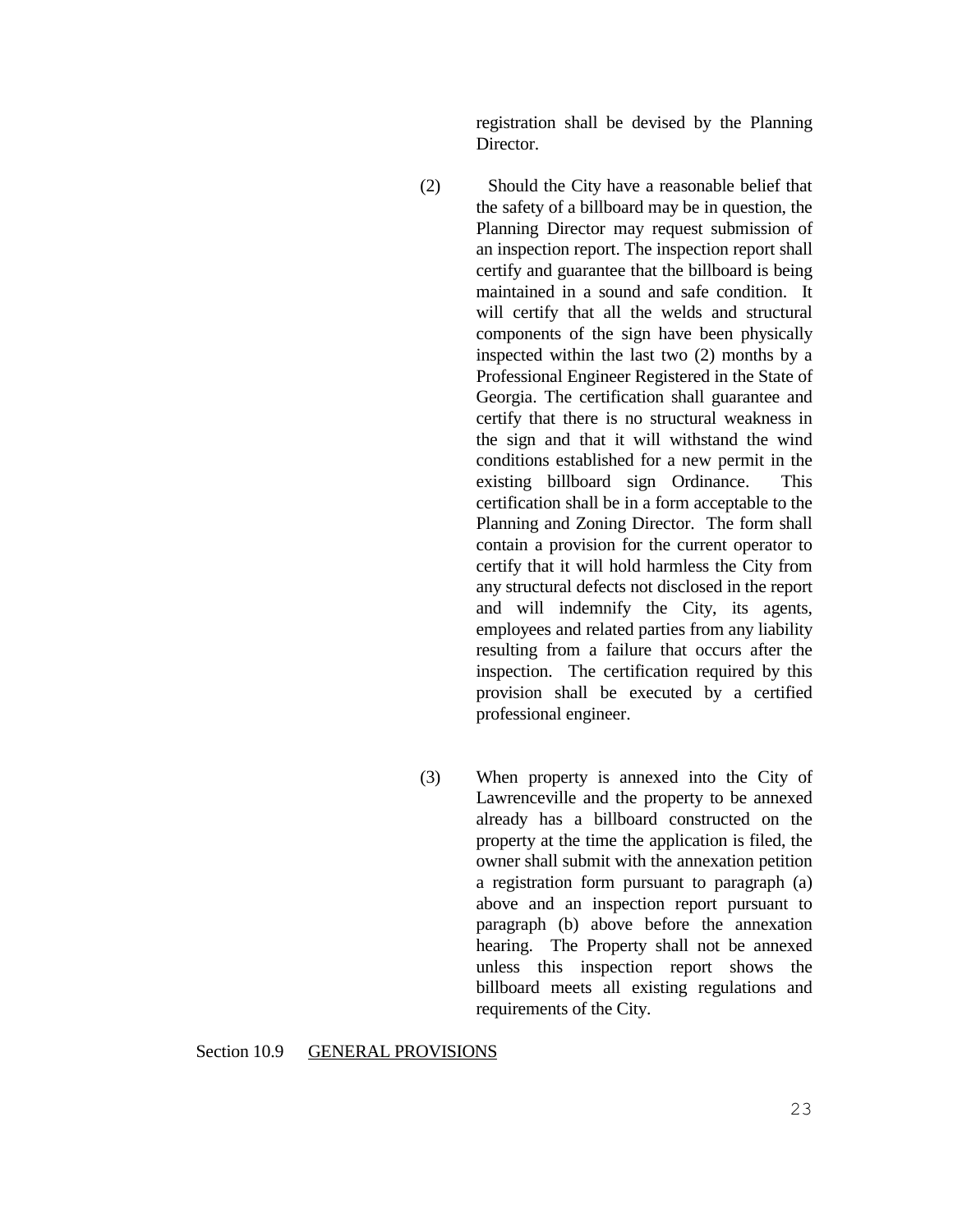- A. Setback Distance: Setback distance for all signs is the shortest horizontal distance from the property line to the nearest point of the signs or its supporting members, whichever is nearest to the property line.
- B. Maintenance Standards: All signs must be properly maintained in a state of good repair such that they do not create a threat to public safety.
- C. Lighting: Sign lights must be focused, directed, and arranged so as to avoid becoming a nuisance or a traffic, or safety hazard, flashing or pulsating lights are not permitted. All electrical signs shall comply with the requirements of the City's adopted electric code.
- D. Appeals: Any person aggrieved by any order, requirement, decision or determination of the Administrative Official in the implementation or enforcement of this Ordinance may file a written appeal to the Zoning Board of Appeals within ten (10) calendar days after rendition of the order, requirement, decision or determination by the Administrative Official to which the appeal is directed. The procedures for such an appeal are contained in 11.6.4 of the City of Lawrenceville Zoning Ordinance.

For purposes of review of appeals from this Sign Ordinance, the Lawrenceville Zoning Board of Appeals shall have forty-five (45) days in which to make a decision regarding the appeal. The Zoning Board of Appeals shall have the authority to approve, deny or remand the order, requirement*,* decision or determination by the administrative official. A remand in this case is an action to send a particular appeal to the Mayor and Council for modification of the Ordinance consistent with appropriate constitutional principles. Any person aggrieved by any order, requirement, decision or determination of the Zoning Board of Appeals shall have thirty (30) days in which to appeal such decision to the Superior Court of Gwinnett County. Consistent with the decision of the Supreme Court of the State of Georgia, an appeal from the Zoning Board of Appeals shall not be de novo and the records below shall be binding on all parties to the appeal.

E. Discontinued Signs: The owner of any sign which is a discontinued sign for a period of ninety (90) or more consecutive days shall remove the sign not including the sign structure, by painting over the sign area, or replacing the sign area with a blank insert.

## <sup>5</sup>Section 10.10 NONCONFORMING SIGNS

It is the policy of the City to encourage that all signs within the City be brought into compliance with the terms and requirements of this Ordinance.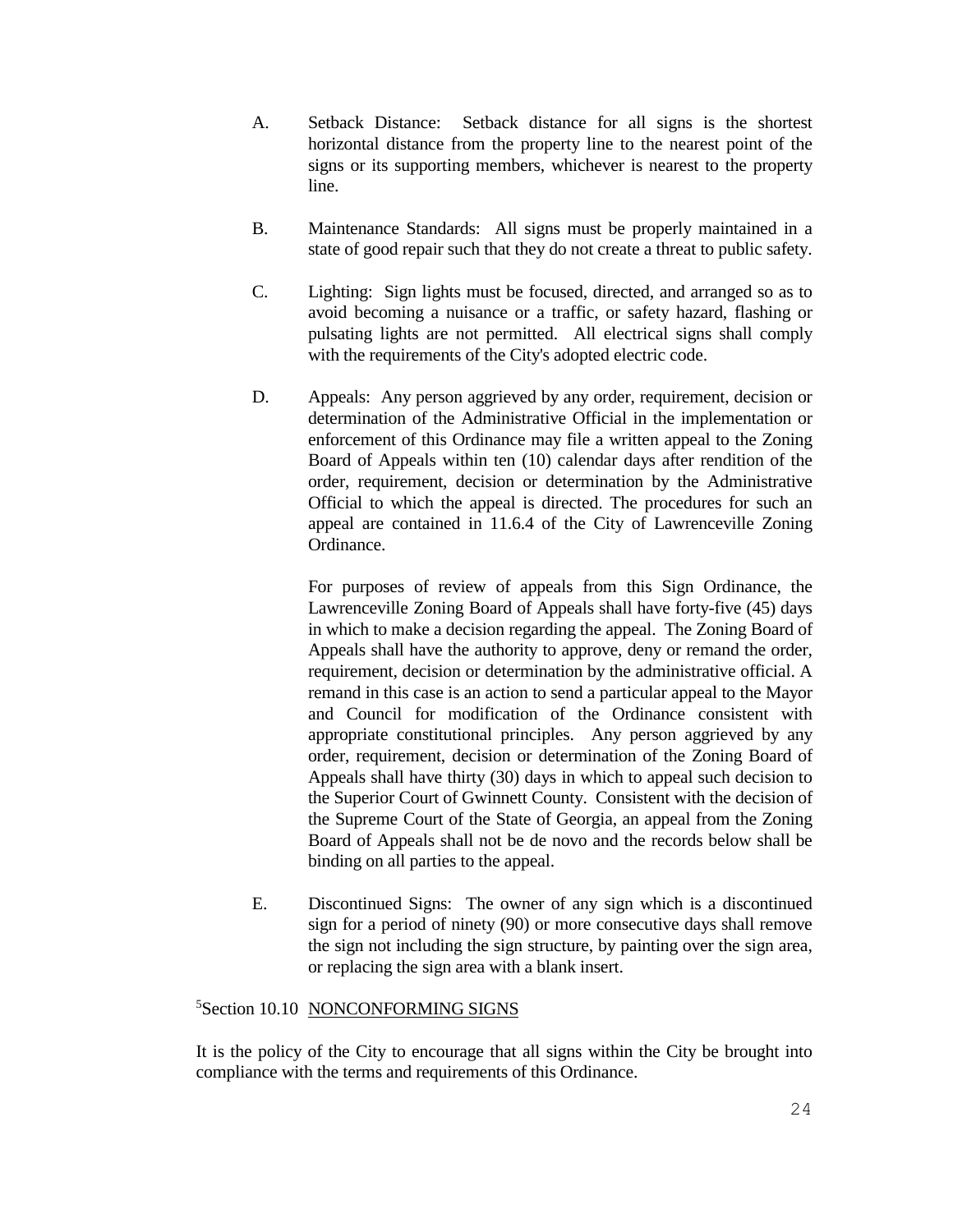- A. The City finds that non-conforming signs may adversely affect the public health, safety and welfare. Such signs adversely affect the aesthetic characteristics of the City and may adversely affect public safety due to the visual impact of said signs. Accordingly, the following registration requirements are found to be necessary in order to minimize these possible adverse by establishing an inventory of all nonconforming signs and allowing the City to perform periodic inspections and to remain cognizant of the locations and maintenance of nonconforming signs.
- B. Within 6 months following the adoption of this amendment to Article 10, the Planning Director shall provide written notice to all property owners holding a valid sign permit from the City advising them that the owners of all non-conforming signs must register the non-conforming sign with the City of Lawrenceville within 90 days of their receipt of the written notice. Any non-conforming sign that does not comply with the registration requirements shall be deemed to be an illegal sign and shall be subject to all enforcement provisions of this Ordinance related to illegal signs. At the direction of the City Council, the Planning Director, shall identify and inventory non-conforming signs. Prior to taking any enforcement action against a non-conforming sign for failure to register the sign in accordance with the provisions of this paragraph, the Director shall first provide notice of the intention to take enforcement action to the owner in writing at least 15 days prior to the actual enforcement action. Should the owner of the sign register the sign as required by the provisions of this paragraph within the 15 day period between receiving notice of the violation and actual enforcement of the violation, the owner shall be deemed in compliance with the registration requirements of this paragraph. The Director shall promulgate a form for the registration of non-conforming signs and shall periodically inspect such signs to ensure that they continue in all of their aspects in conformity with all of the provisions of this ordinance, and any other applicable ordinance or regulations of the City. A registration fee may be assessed to cover the cost of administration of non-conforming signs in accordance with the provisions of this paragraph.
- C. The Director may inspect existing signs in the City from time to time to determine if such signs conform to the provisions of this Ordinance.
- D. Any non-conforming sign which is not used or leased for a continuous period of 1 year shall not be reused for sign purposed unless and until it fully conforms with the terms and requirements of this Ordinance.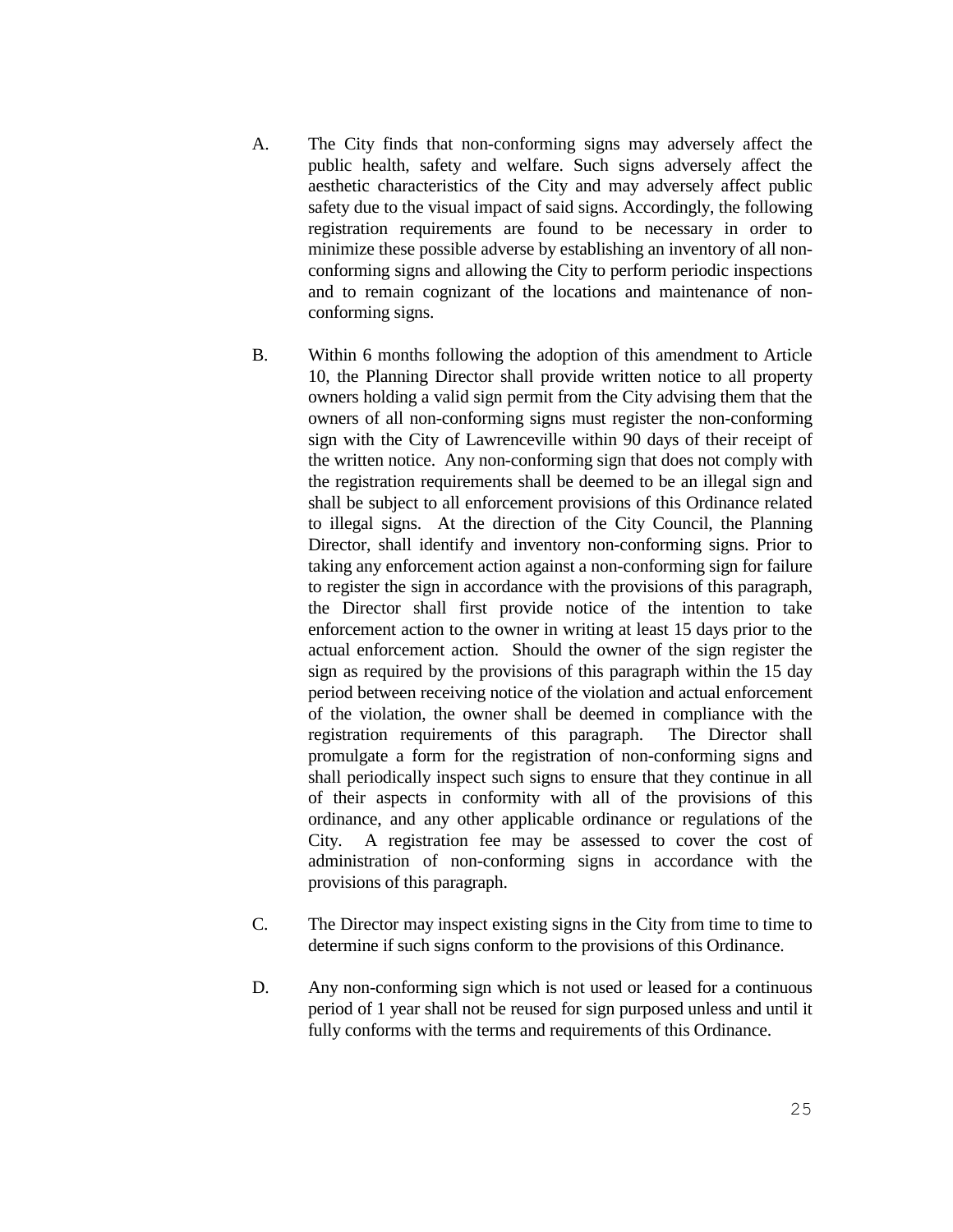- E. No change in shape, size or design, shall be permitted except to make a non-conforming sign comply with all requirements of this Ordinance.
- F. A non-conforming sign may not be replaced by another nonconforming sign.

# Section 10.11 RESERVED

#### Section 10.12 SIGN PERMITS REQUIRED

- A. Permits Required: Signs larger than six (6) square feet and A-frame signs require a sign permit. Face change for single tenant signs even though no structural modifications are proposed require a sign permit. No person shall erect, alter, repair or relocate any sign that requires a permit without first obtaining a sign permit for such work from the Department of Planning & Zoning of the City of Lawrenceville. No permit shall be issued until the Department of Planning & Zoning of the City of Lawrenceville determines that such work is in accordance with the requirements contained in this Ordinance, and the Department of Planning & Zoning of the City of Lawrenceville determines such work will not violate any building, electrical or other adopted codes of the City of Lawrenceville.
- B. Applications: All required sign permit applications shall be filed on forms supplied by the Department of Planning & Zoning of the City of Lawrenceville. The application shall contain the information and documents required in Section C of this paragraph and shall be accompanied by the required sign permit fee.
- C. Permit Contents: The completed application for a sign shall include the following applicable information:
	- (1) The name, address and telephone number of the property owner.
	- (2) The name, address, telephone number and registration number of the engineer.
	- (3) The name, address, telephone number and license number of the sign contractor/manufacturer.
	- (4) The name and address of the business where the sign is to be erected. The zoning district, the building frontage of the tenant space and the road frontage of the parcel is also required.
	- (5) The types of sign, square footage, height and location of all signage currently displayed on the site.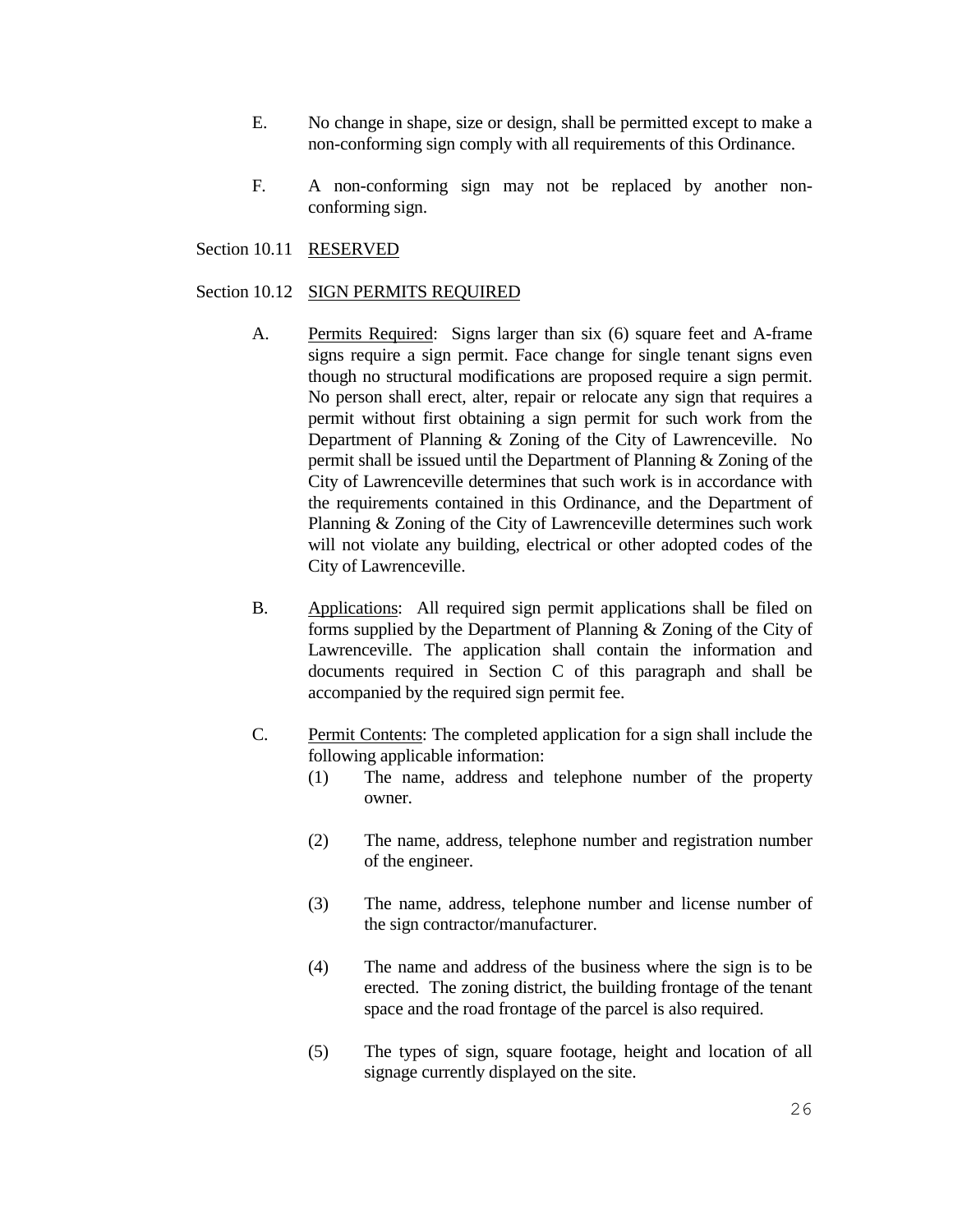- (6) The type of sign, square footage, height and location of the sign or signs proposed to be erected on the site. If the sign is to be electrically lighted, additional information is to be provided regarding the Testing Laboratory or the ETL Number, and the name and address of the Electrical Contractor.
- (7) A fully dimensioned site plan showing the lot frontage, building frontage, parking areas and location of all existing and proposed signs. For ground signs, the sign plan must show the distance from the right-of-way and edge of pavement, and the street corner. Visibility calculations must be made to insure that the sign location does not block pedestrian traffic visibility.
- (8) Site plan (does not apply to temporary signs). The application shall:
	- (a) Provide a summary table listing location type and area of any existing and proposed signs.
	- (b) Provide fully dimensioned elevation drawing of any proposed sign, showing sign type, height and copy area.
	- (c) For façade signs, provide an elevation of the building, showing placement of any sign.
- (9) The type of construction, sign supports, electrical details.
- (10) Wind load calculations and footer details as required by the City's adopted building code.
- D. Investigation/Time Limits: Upon the receipt of a completed sign permit application and upon payment of the appropriate sign permit fee by the applicant, the Department of Planning & Zoning of the City of Lawrenceville shall promptly conduct an investigation of the application, the proposed sign and the premises. The Director of Planning & Zoning or his designated representative of the Department of Planning & Zoning of the City of Lawrenceville shall grant or deny the sign permit application within thirty (30) days from the date the completed application with application fee was filed with the Department of Planning & Zoning of the City of Lawrenceville.
- E. Issuance or Denial of Permit: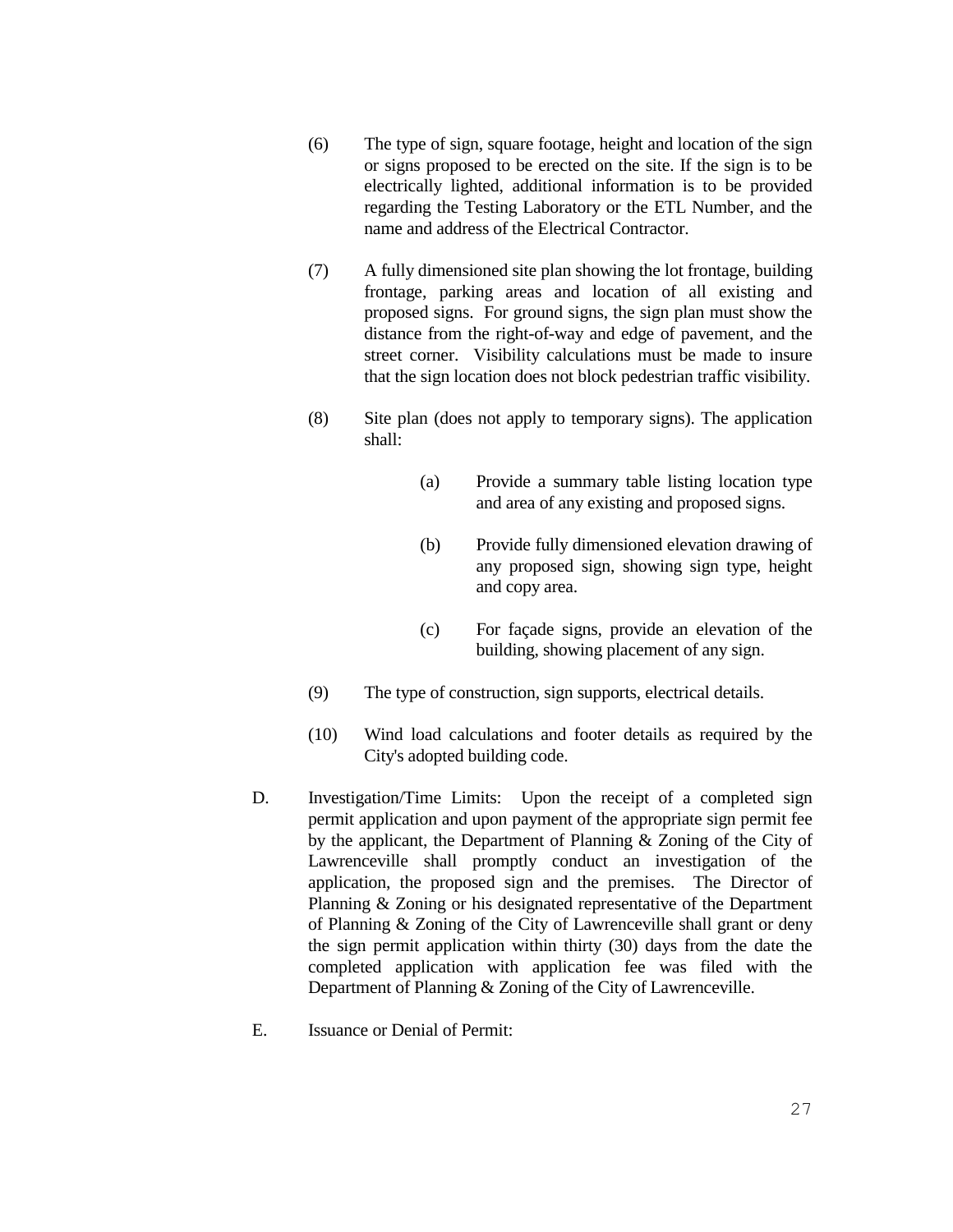- (1) If, after review and investigation as required herein, the Director of Planning & Zoning or his designated representative determines that the application meets the requirements contained in this Ordinance and determines the proposed sign will not violate any building, electrical or other adopted codes of the City of Lawrenceville, the Director of Planning & Zoning or his designated representative shall issue the permit.
- (2) If, after review and investigation as required here, the Director of Planning & Zoning or his designated representative determines that one (1) or more reasons for denial exist, the permit shall be denied and the Director of Planning & Zoning or his designated representative shall make a written report of the denial and the reasons therefore. A copy of the report shall be sent by certified mail to the designated return address of the applicant on the application. The application for a permit shall be denied if one or more of the following conditions are found to exist:
	- (a) The application does not comply with the requirements of this Ordinance; or,
	- (b) The application would violate any building, electrical or other adopted codes of the City of Lawrenceville.
- (3) The sign permit application shall be deemed granted in the event the Director of Planning & Zoning or his designated representative of the Department of Planning & Zoning of the City of Lawrenceville fails to take action within thirty (30) days from the date the completed application with application fee was filed with the Department of Planning & Zoning of the City of Lawrenceville.
- F. Sign Permit-Fees: The sign permit fee for signs shall be determined pursuant to the sign permit fee schedule established by separate Ordinance.
- G. Appeals: Any person denied a sign permit for signs may file a written appeal to the Zoning Board of Appeals within ten (10) calendar days after rendition of the denial pursuant to the provisions of Section 10.9(D).

## Section 10.13 MAINTENANCE AND REMOVAL

Every sign, including those specifically exempt from this Code in respect to permits and permit fees, shall be maintained in good structural condition at all times. All signs shall be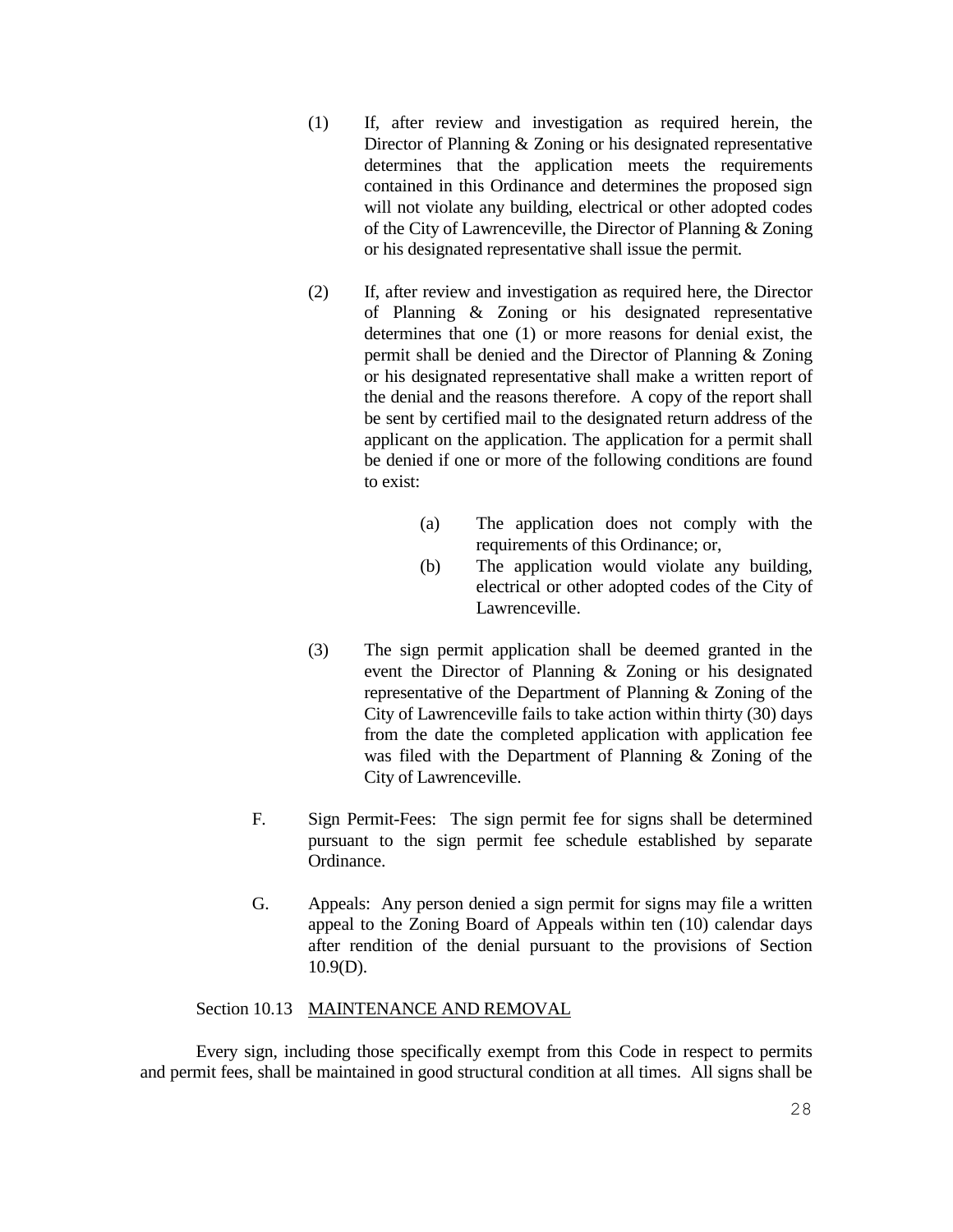kept neatly painted, including all metal parts and supports thereof that are not galvanized or of rust-14 resistant material. The Planning Director or his authorized representative shall inspect and shall have the authority to order the painting, repair, alteration, or removal of a sign which shall constitute a hazard to safety, health, or public welfare by reason of inadequate maintenance, dilapidation, or obsolescence.

- (1) Abandoned Signs: Any sign that is located on property which becomes vacant or is unoccupied for a period of six (6) months or more, or any sign which pertains to a time, event, or purpose which no longer applies, shall be deemed to have been abandoned. Permanent signs applicable to a business temporarily suspended because of a change of ownership or management of such business shall not be deemed abandoned unless the property remains vacant for a period of six (6) months or more. An abandoned sign is prohibited and shall be removed by the owner of the sign or owner of the premises.
- (2) Dangerous or Defective Signs: No person shall maintain or permit to be maintained any premises owned or controlled by him any sign which is in a dangerous or defective condition. Any such sign shall be removed or repaired by the owner of the sign or the owner of the premises.
- (3) Removal of Signs by the Planning Director: The Planning Director shall cause to be removed any sign in any road right-of-way which violates this Ordinance or endangers the public safety, such as a dangerous, or materially, electrically, or structurally defective sign, for which no permit has been issued.

#### Section 10.14 PENALTIES FOR VIOLATIONS

Violations of this Ordinance shall be punishable by the issuance of a citation and summons to Municipal Court. Any person found guilty of violating this Ordinance shall be fined an amount not to exceed Two Hundred Dollars (\$200.00) and/or probation or community service. If the prohibited sign is not removed or corrected within ten (10) days of the disposition of any citation in Municipal Court, the owner or occupant shall be subject to multiple citations and fines in Municipal Court until the sign is removed or brought into compliance with this Ordinance.

#### Section 10.15 INTERPRETATION OF SIGN CODE

For purposes of this Sign Code, all non-commercial speech shall be deemed to be on premise. Nothing in this Sign Code shall be construed to regulate the content of the message displayed on any sign. All signs may display a noncommercial message in addition to, or in lieu of, any other message.